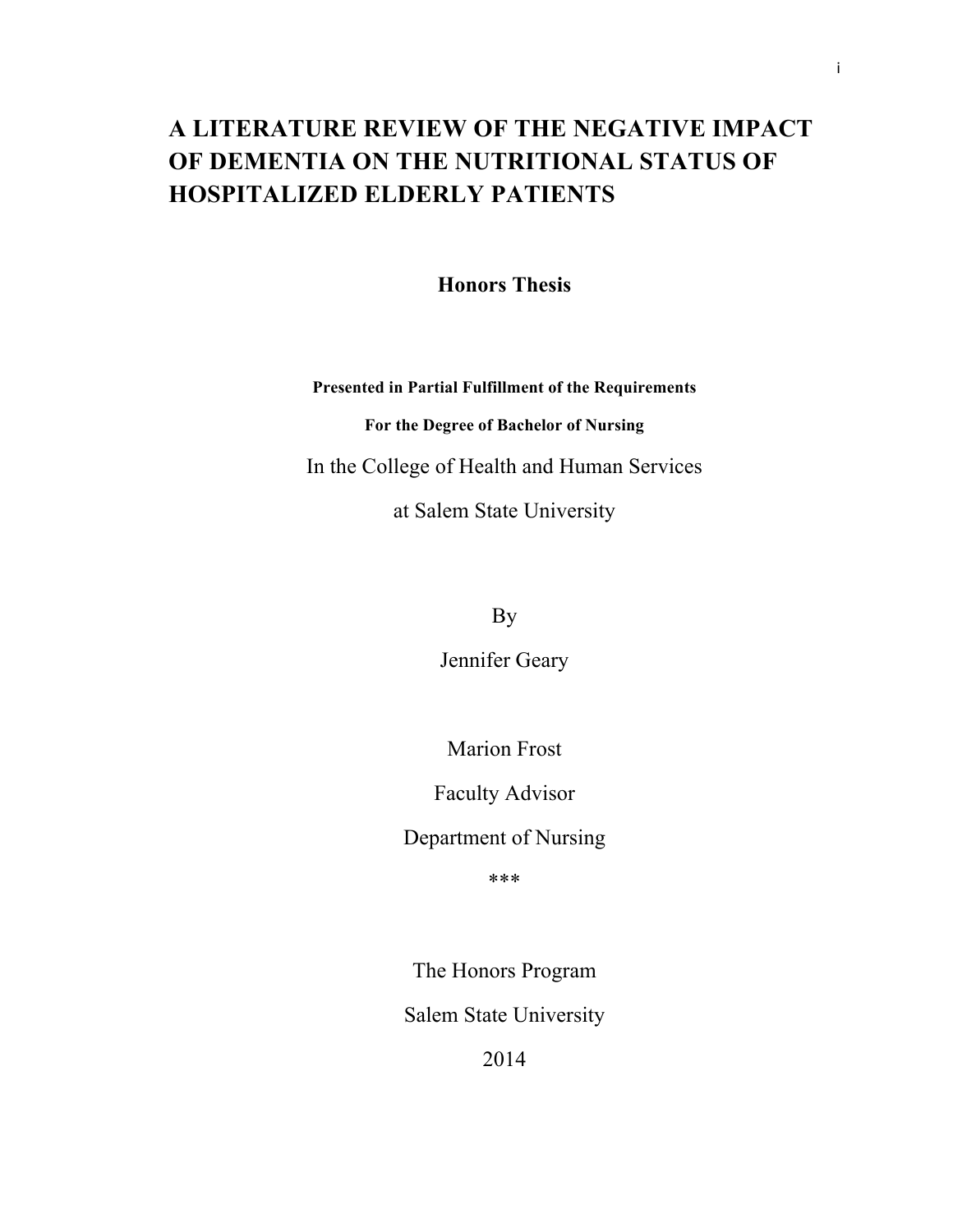#### **Abstract**

# **A LITERATURE REVIEW OF THE NEGATIVE IMPACT OF DEMENTIA ON THE NUTRITIONAL STATUS OF HOSPITALIZED ELDERLY PATIENTS**

Dementia is a progressive psychological disorder in the elderly population that leads to cognitive impairment and can have an impact on many areas of their life, especially nutrition. It is very common to see hospitalized dementia patients not receiving proper nutrition because they are unable to feed themselves, and often are not provided with the help they need. Nutrition is often a topic that is overlooked in the hospital setting because of the narrow focus on the patient's diagnosis that caused their admission. Dementia is also a disease that may not be diagnosed until it has progressed to later stages, with the person suffering for many years before interventions take place. This is a very important issue in nursing because malnutrition can lead to further illness and a delay of healing in the elderly, leading to prolonged hospital stays, readmissions, and reoccurring health problems in these patients. This thesis will be a review of medical and nursing journals that look at the impact of dementia on proper nutrition in the hospitalized patients and the different nursing interventions that are used to improve nutrition in these patients. I will also make suggestions for changes in these nursing interventions to improve their effectiveness. A review of the epidemiology of dementia and nutrition requirements of the elderly person will also be included in this thesis.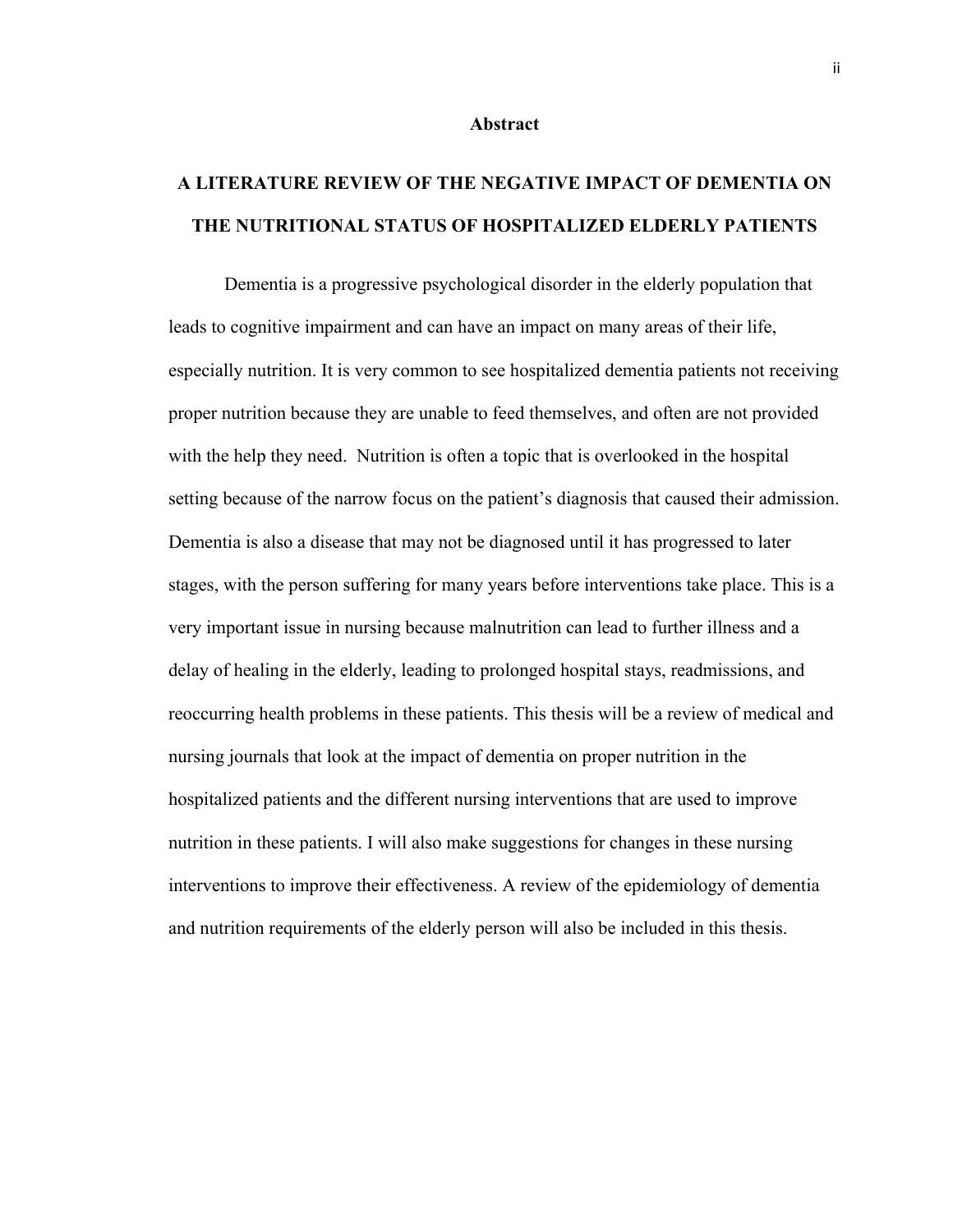# **Acknowledgements**

- I would like to acknowledge my thesis advisor, Professor Marion Frost who has been a great thesis advisor through this whole process. Marion has provided me with wonderful advice and support while I was working on my thesis and was always available and willing to help. She helped to guide me in the right direction when needed and shared her thoughts and opinions on my progress. Marion was a great role model to have while taking on this challenge since she recently was in the process of going back to school for her doctorate degree and working on a thesis of her own. She was also a professor for two of my classes during the nursing program so I felt we already had a connection and it was easy to communicate with each other. Her assistance throughout the writing of this paper was so helpful and definitely did not go unnoticed.
- I would also like to acknowledge Professor Victoria Morrison and Professor Joanna Gonsalves. As my professors for Honors Nursing Research and Honors Seminar courses, I believe they prepared me to work independently and to be able to research a topic of my interest and construct an influential paper on this topic. They were extremely helpful and always available for help, which made this process that can be very stressful, a lot easier.
- I would like to thank all of my professors and clinical instructors that I have had the pleasure of learning from during my four years in the nursing program at Salem State. I have taken knowledge and wisdom from each and every one of them and will apply what I have learned as a registered nurse.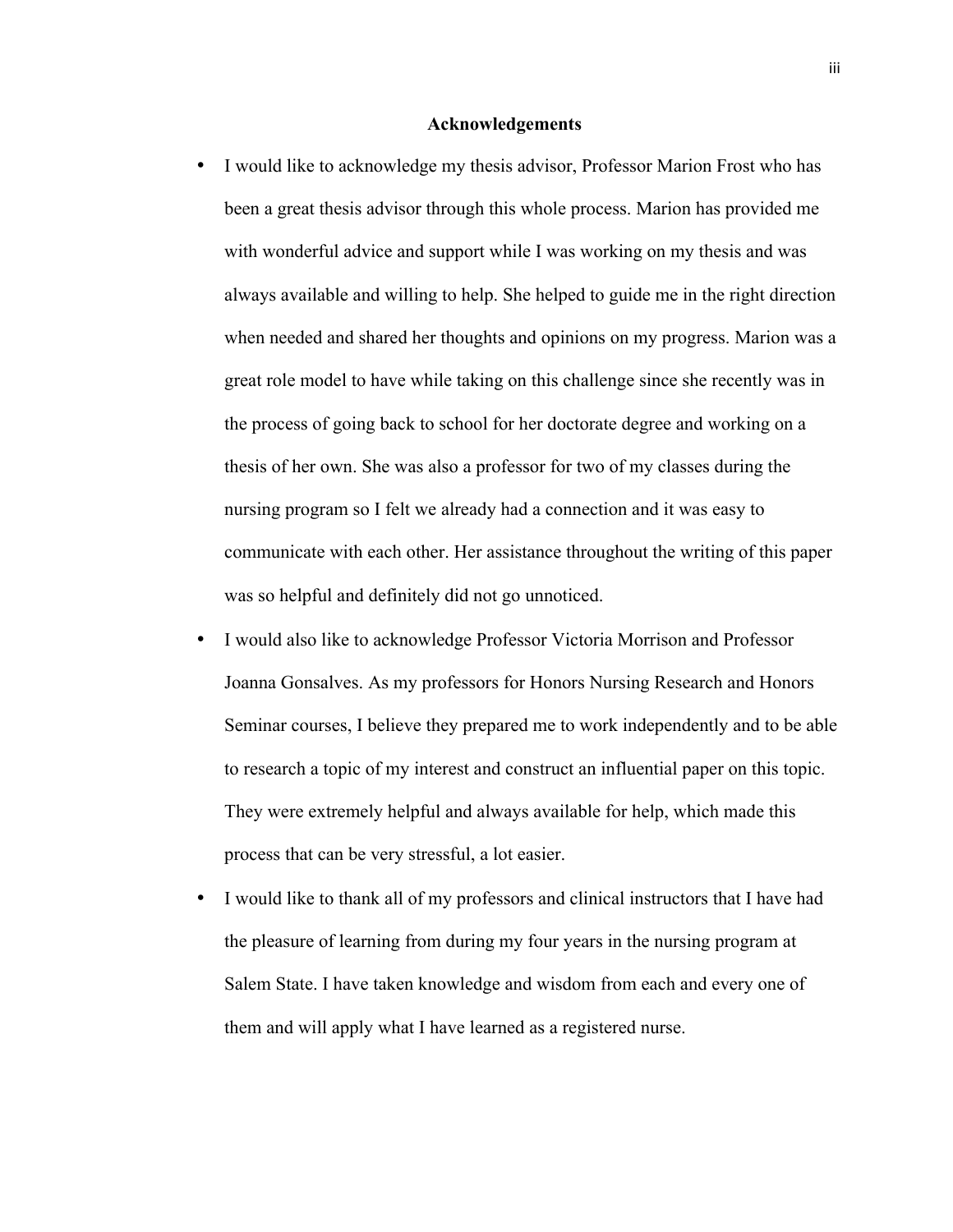• I would like to thank my family and friends for their support during the process of writing my senior thesis, and throughout the past four years of the nursing program. Their encouraging words and love really encouraged me to push through tough times and to fight for my dreams, which is to become a nurse.

• I would lastly like to thank my coworkers at Salem Hospital. They may not realize the impact they have even had on me, but I can assure them that it is much larger than they think. These nurses are so supportive of the nursing assistants that are also students and really take the time to involve me in their care for my learning purposes. They share with me the wisdom they have gained from their years of experience and I am extremely grateful for that.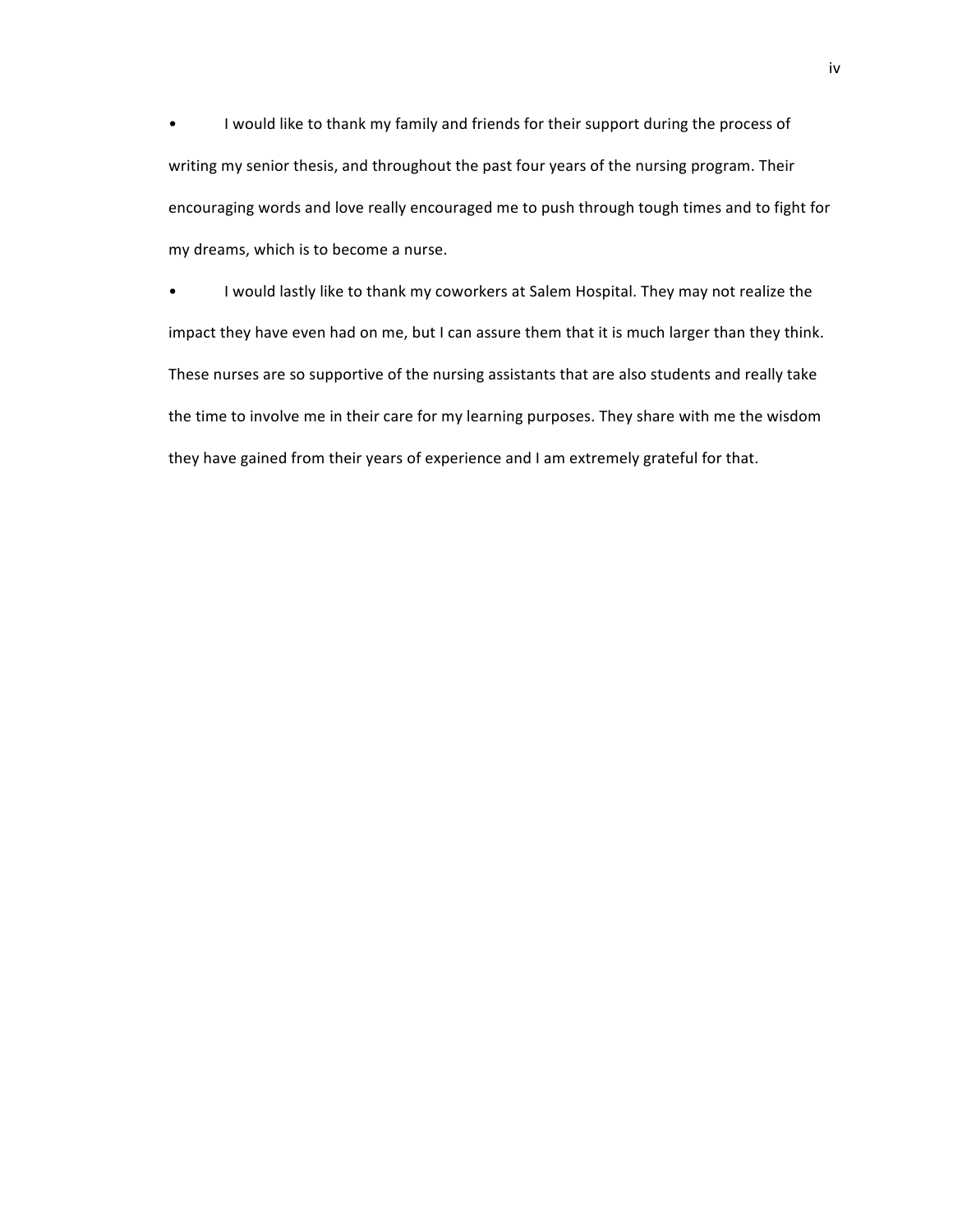# **Table of Contents**

| I.  |                |                                                    |  |
|-----|----------------|----------------------------------------------------|--|
| II. |                |                                                    |  |
|     | a.             |                                                    |  |
|     |                |                                                    |  |
|     |                | 11.                                                |  |
|     |                | 111.                                               |  |
|     |                |                                                    |  |
|     |                |                                                    |  |
|     | $\mathbf{c}$ . |                                                    |  |
|     |                |                                                    |  |
|     |                | e. Current Interventions to Improve Nutrition17-20 |  |
|     | f.             |                                                    |  |
| Ш.  |                |                                                    |  |
| IV. |                |                                                    |  |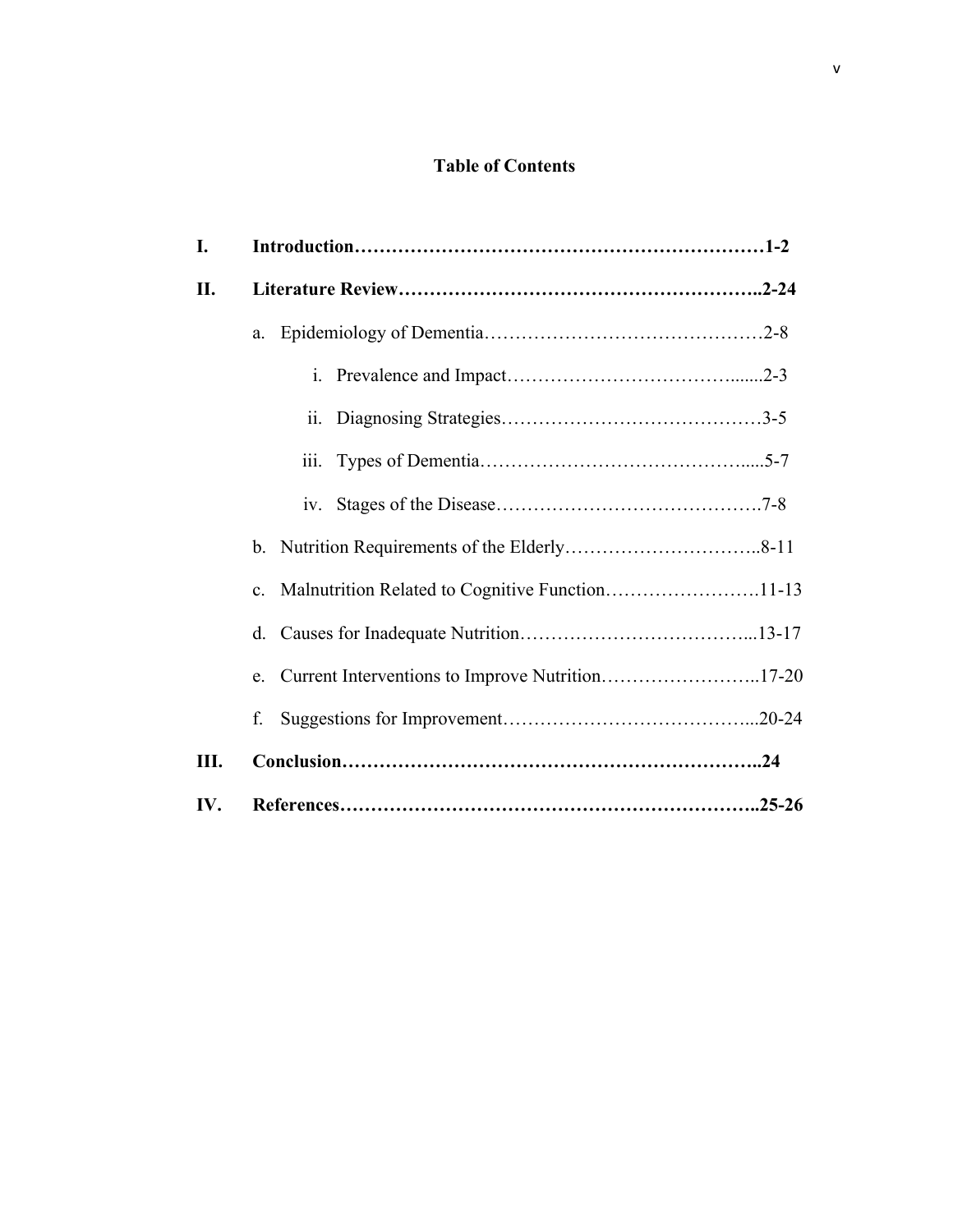# **Introduction**

Most hospital inpatient beds are filled with the elderly, which can be expected because of the aging process and the issues that come along with it. Many times when the elderly are hospitalized, health care personnel including physicians, nurses and nursing assistants focus their care specifically on the diagnosis the patient was admitted for; such as a fractured hip or pneumonia. Of course it is important to identify the issue that brought the person into the hospital and to intervene with treatment, but it is also important to view and focus some attention on all dynamics of the patient and their care. This is done by obtaining a full patient history and performing an overall assessment in order to help them reach full recovery. It is important that one of these factors that is in focus is nutrition. Nutrition is crucial for the healing process of the body because nutrients and calories are converted into energy to assist the body through the healing process and help it return to its normal state of being. Often nutrition is overlooked in the hospital setting because the atmosphere is fast paced and goal oriented, with staff actions being driven by these specific tasks. From experience and from research of the literature, a major issue of the elderly that has been identified, especially those suffering from dementia, is improper nutrition in the hospital due to their condition and other surrounding factors. They often lose the ability to perform self-care and activities of daily living, with one of these tasks being feeding (Watson, 1997). This is such an important topic to investigate in healthcare because poor nutrition in the elderly can lead to malnutrition, the progression of disease or incidence of new illnesses, delayed healing, recurrent hospital admissions, and sometimes mortality (Orsitto, 2009). This thesis paper will be a literature review on the impact of dementia on proper nutrition in the elderly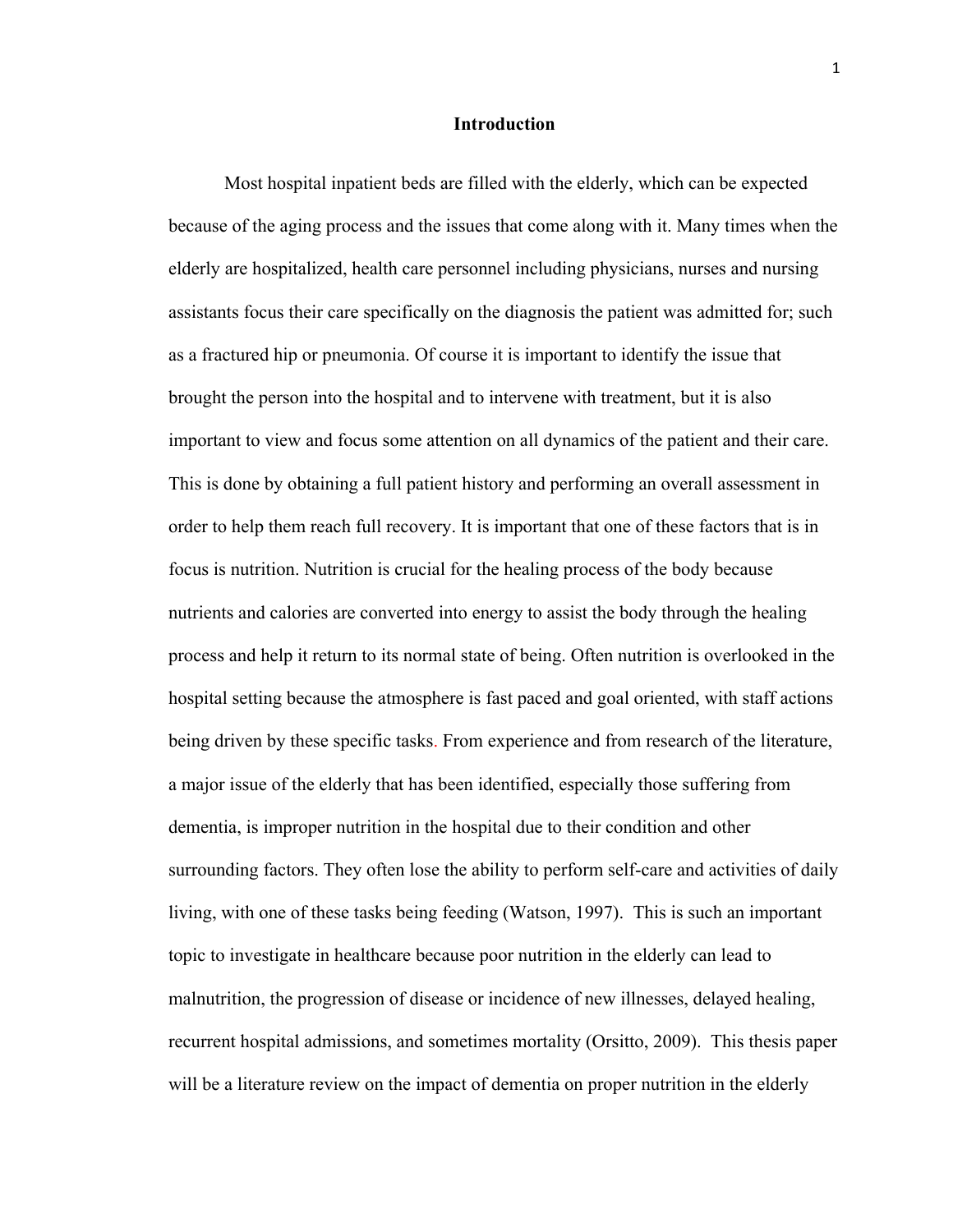hospitalized patient population. More attention needs to be brought to this issue including examination of malnutrition causes, methods being used to prevent this, and new methods that could be utilized. A review of dementia and nutrition requirements of the elderly will be covered as background information.

# **Literature Review**

### **Epidemiology of Dementia**

#### **Prevalence and impact.**

Dementia can be defined as a progressive condition affecting the neurological system that leads to development of cognitive deficits. It is seen to be progressive and incurable and in the  $18<sup>th</sup>$  century it was defined as lacking competence and being unable to manage personal affairs (Shagam, 2009). According to Cole (2012), the World Health Organization defines dementia as "a disease of the brain, usually of a chronic or progressive nature, in which there is a disturbance of multiple higher cortical functions, including memory, thinking, orientation, comprehension, calculation, learning capacity, language and judgment" (p. 41). This was before health care providers and researchers were aware that it was occurring because of degeneration in the brain. There are many different faces of dementia and it can be difficult to diagnose and to identify the specific cause. The only way to definitely diagnose dementia is by completing an autopsy of the brain on the deceased individual suffering from the disease. Dementia is an enormous financial health problem, with \$315 billion a year being spent globally and \$100 billion in the US per year. In the US, almost 14% of people over 71 years old have some form of dementia (Chia-chi, 2011). At age 65-69 the prevalence of dementia is about 1/100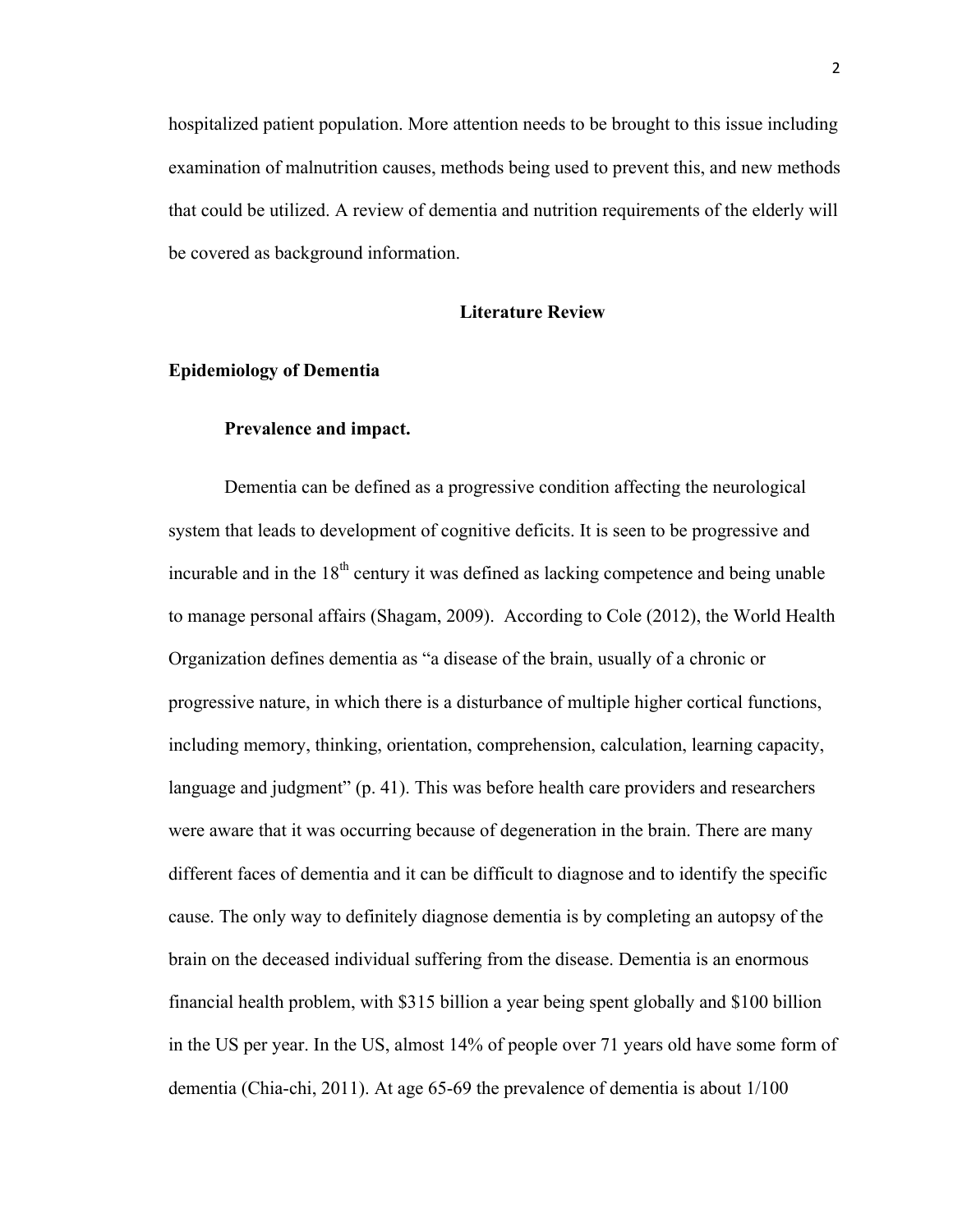people and increases to 1/6 in people over the age of 80. People with dementia make up about 25% of the hospital population and 47% of the nursing home population. One can see why this illness is so costly, because it has such a high prevalence no cure and no single cause and difficult to diagnose. It is a terminal illness and someone will typically live 3-9 years after their diagnosis is made (Smith, 2011). Many view the diagnosis of dementia as a death sentence and see these patients as slowly deteriorating, but what they do not see is how crucial it is to make the last years of these peoples' lives pleasant and enjoyable and that they still deserve to be treated with the utmost respect just like any other human being who is not cognitively disabled.

This disease is shown to take a great physical and emotional toll on the person suffering, their family and their caregivers. Cognitive disabilities such as this are thought to be the most disabling health conditions for the elderly because it makes them extremely vulnerable and dependent on others (Orsitto, 2009). Their loss of cognitive function leads to loss of self-care and the ability to live safely without supervision. Dementia is often accompanied by problems with emotional control, social behavior, and motivation to thrive in life (Dunne, 2010). It is thought that this disease is often unrecognized and unevaluated both by patients, family and healthcare personnel. Often patients and their family are unable to report symptoms because they believe these changes in their behavior or abilities are normal for the aging process. Physicians often have difficulty diagnosing dementia because the screening tools are not very specific or they have limited time with the patient and are not able to identify symptoms of the disease during this period of time.

#### **Diagnosing strategies.**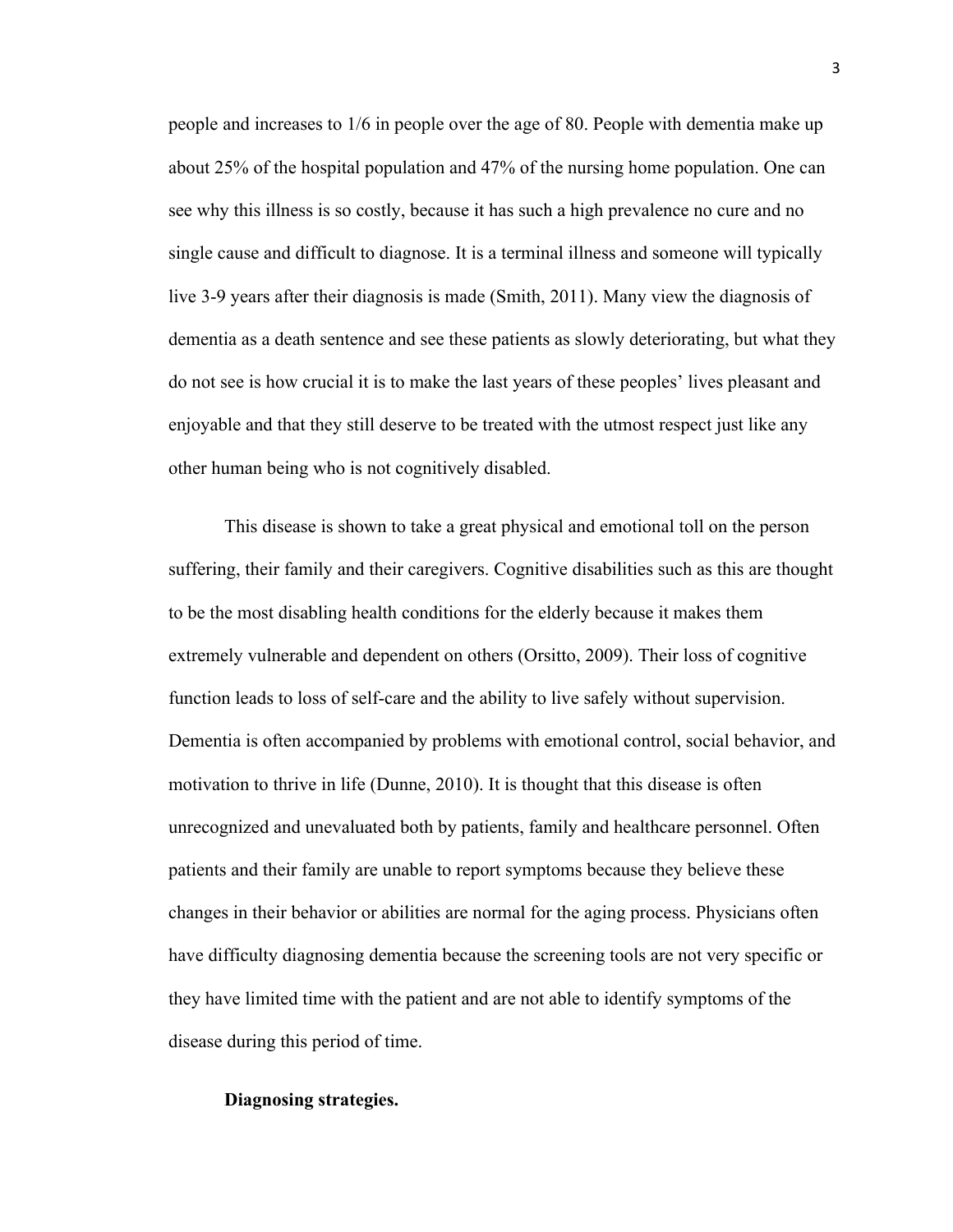One technique used in the process of diagnosing dementia is the Mini Mental Status exam, which will provide health care personnel with the patient's overall cognitive function level. This exam asked questions that deal with patient orientation, memory, naming and reading. Based on the answers to these questions, the patient earns a certain amount of points in each category that are added up to generate an overall score. This test can be difficult to use because sometimes patients have days or moments when their memory and cognitive function is working properly and others where it is not. The patient with dementia may also give vague answers to the questions asked during the exam that make it appear that they are mentally stable and are aware of what is being asked, when in reality they know their memory is struggling and they are attempting to cover up the problem. Another fault with this assessment tool is that staff will frequently give subtle hints of the correct answer to patients without even realizing they are doing it. As one can see, this is a test that is far from error proof and one may not be able to be diagnosed with dementia solely based on the number provided from this test, which ideally is supposed to place the person in a specific category of the mental status (Coin, 2012).

To work towards making a dementia diagnosis, it is also important for the physician to question the patient about how they are doing managing every day activities, such as bathing, eating, dressing, shopping, cooking, cleaning, paying bills, and attending appointments. This can be done by completing a patient history and frequently talking with the patient about their daily lives. Even though the patient may be confused or forgetful, it is important to ask them if they have noticed any changes in their own behavior because they may be able to express some of their symptoms to you. It is also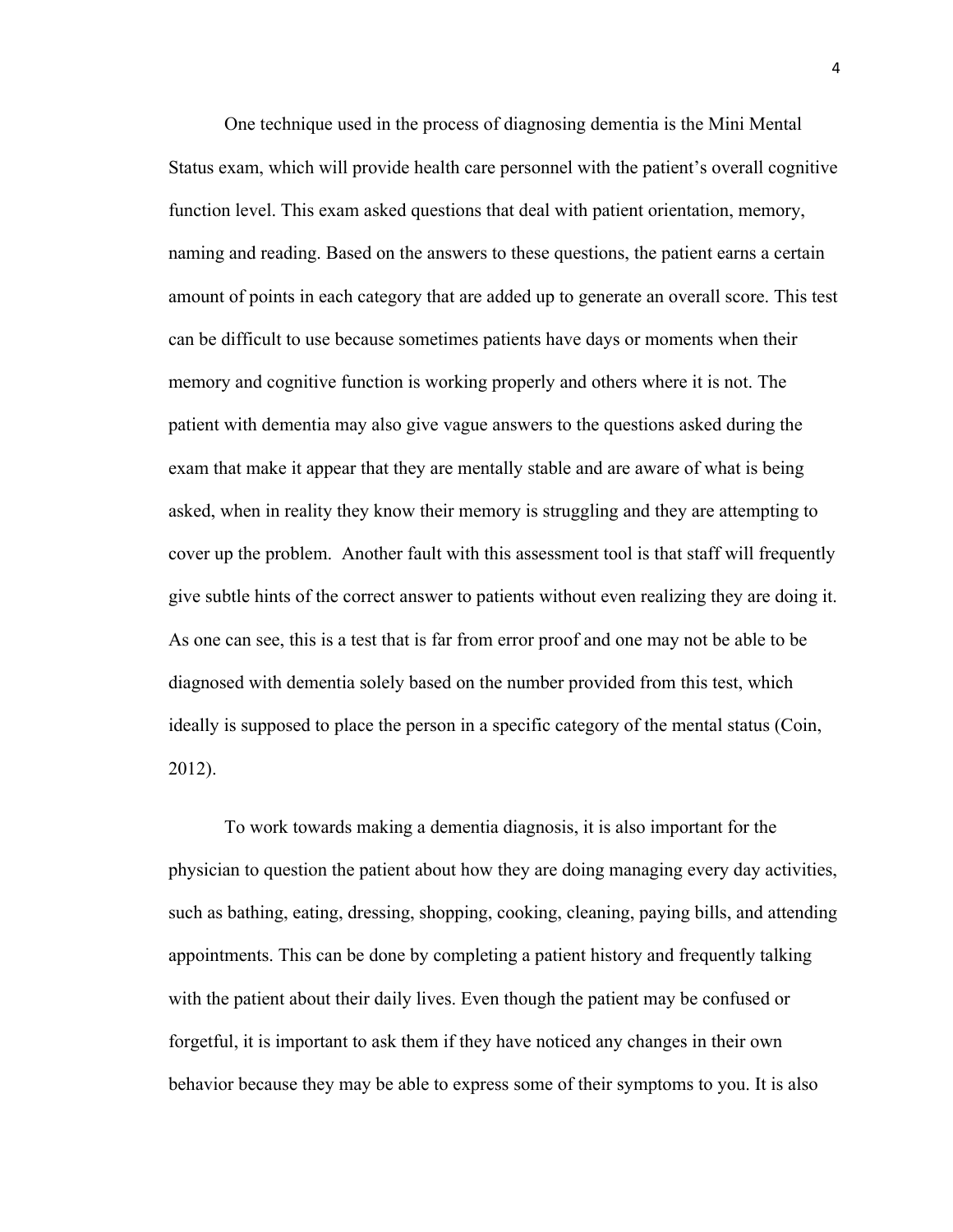very important for physicians to talk with family or friends that have frequent contact with the patient to see if they have picked up on any changes in the patient, mentally or physically. They may have not noticed these changes before, or may have not thought anything of it, but once they are specifically asked they may realize their family member has been acting differently and this can be helpful towards making a diagnosis. It is crucial that a physician keeps in contact with this patient frequently in order to see if there has been any progression in cognitive impairment or new symptoms and to identify if the dementia is worsening. Once the patient demonstrates an increase in cognitive impairment, the physician may wish to carry through with further medical testing to work towards a diagnosis (Coin, 2012).

Further diagnosis includes tests such as MRIs and PT Scans to assess any changes or abnormalities in the brain. One specific result of these imaging tests does not diagnose someone with dementia, but any abnormalities can be thought to be related to the cognitive impairments. These changes may include atrophy of the brain, infarcts and white-matter changes and can be associated with worsening cognitive dysfunction. Lab tests that may be done in order to make a diagnosis of dementia include a complete blood count, basic blood chemistries, thyroid function tests, and a vitamin B12 level. This is because illnesses or medical conditions related to these different levels could cause cognitive issues that are referred to as delirium but they could appear as dementia (Shagam, 2009).

#### **Types of dementia.**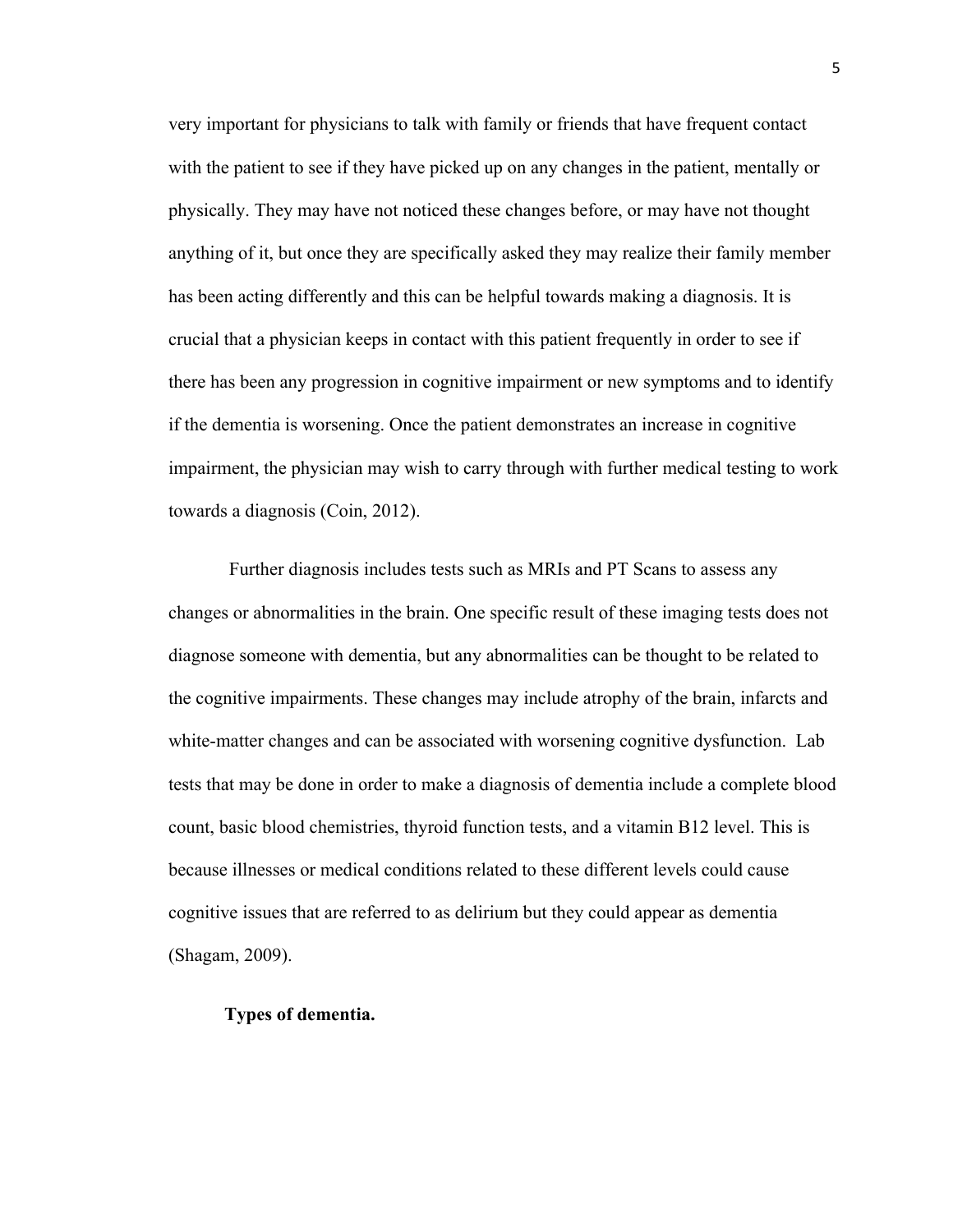There are several different types of dementia, which makes the diagnosing process even more difficult for physicians. Elderly patients may also suffer from delirium, which is a temporary state of confusion that can be caused by several factors and has a rapid onset. The physician needs to rule out any other health conditions that can cause confusion and cognitive impairment in the elderly, including infections, low oxygen saturations, medications, illnesses and surgery. The key to dementia diagnosis is a prevalence of long term symptoms that have a slow onset and seem to progress as time passes. Alzheimer's disease is the most common type of dementia and the  $7<sup>th</sup>$  leading cause of death in the elderly (Shagam, 2009). It is said to be a leading cause that accounts for 50-80% of the cases of dementia and the exact cause is not known but is thought to occur because of the gradual deterioration of brain nerve cells (Barber, 2011). Another type is Vascular dementia, which makes up 12-15% of all diagnoses of dementia and has an abrupt onset because it is caused by heart attacks and strokes. Vascular dementia occurs because the blood supply to the brain is cut off and disrupts normal brain functioning (Barber, 2011). Another form is Frontotemporal dementia, which is when there are changes or damage to the frontal or temporal lobes of the brain and the cause of it is unknown. One can also have dementia with Lewy Bodies, which occurs when protein deposits are found built up in the nerves cells of the brain and disrupts normal brain functioning. Dementia often occurs in patients with Parkinson's disease, which is another incurable, progressive neurological disease (Shagam, 2009). There are other medical conditions that have also been related to dementia, such as HIV, head trauma, Huntington's disease, Picks disease and Creutzfeldt-Jakob disease. As one can see, Dementia can appear in many different forms and often physicians are unsure of what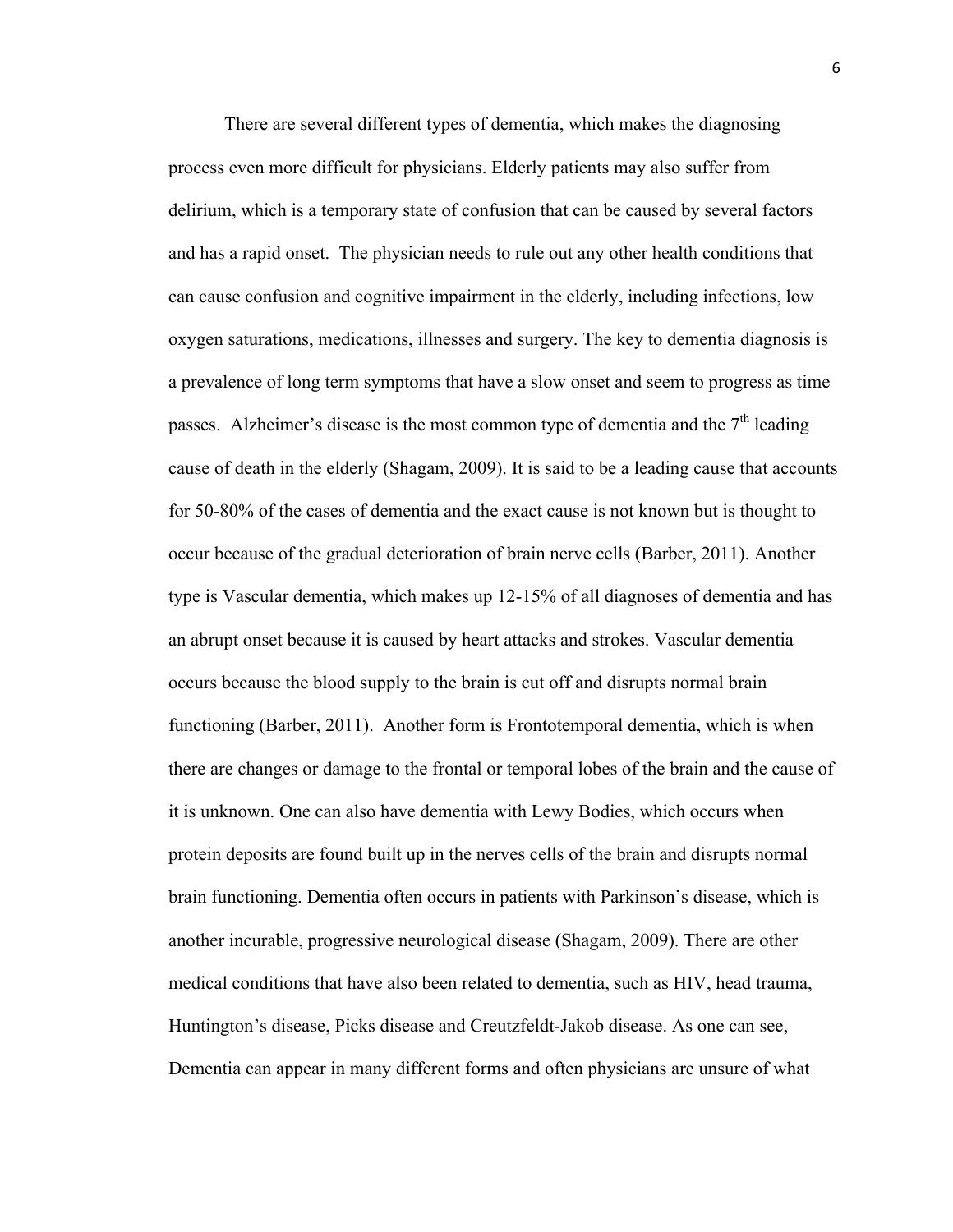exactly they should be looking for or what to correlate this degenerative disease to, which makes it a challenge to diagnose and even more of a challenge to provide medical interventions.

# **Stages of the disease.**

Dementia is often seen in different stages, ranging from early to late, with the severity of the disease progressing and more symptoms emerging as time goes on. During the early stages of dementia, family and friends may not notice any difference in the person suffering because changes may not be present or may be very minimal from their baseline. The patient may have symptoms such as being forgetful, trouble focusing, feeling disoriented at times, depression, and having fear and anxiety about the changes occurring. As time goes on, the patient might have difficulty recognizing people, have trouble doing tasks such as paying bills and may become restless and agitated with themselves and others. These people often become disoriented, forgetful and will repeat actions or repeat themselves in conversation. This stage of dementia could last for months to years. The diagnosis of dementia is usually made during the next stage, where the patient tends to have mood swings, impaired judgment, increased and more frequent disorientation, trouble speaking, and wandering. Diagnosis is most likely made during this time because of such drastic changes from baseline behavior. After this point, the patient often becomes dependent on others for part or all of their care. They are unable to make decisions on their own, unable to complete activities of daily living, unable to recognize family members and have trouble communicating. They also may need to live in long-term residential care so they can be monitored for safety and receive assistance with tasks that they are unable to complete. The last stage is the end stage which is when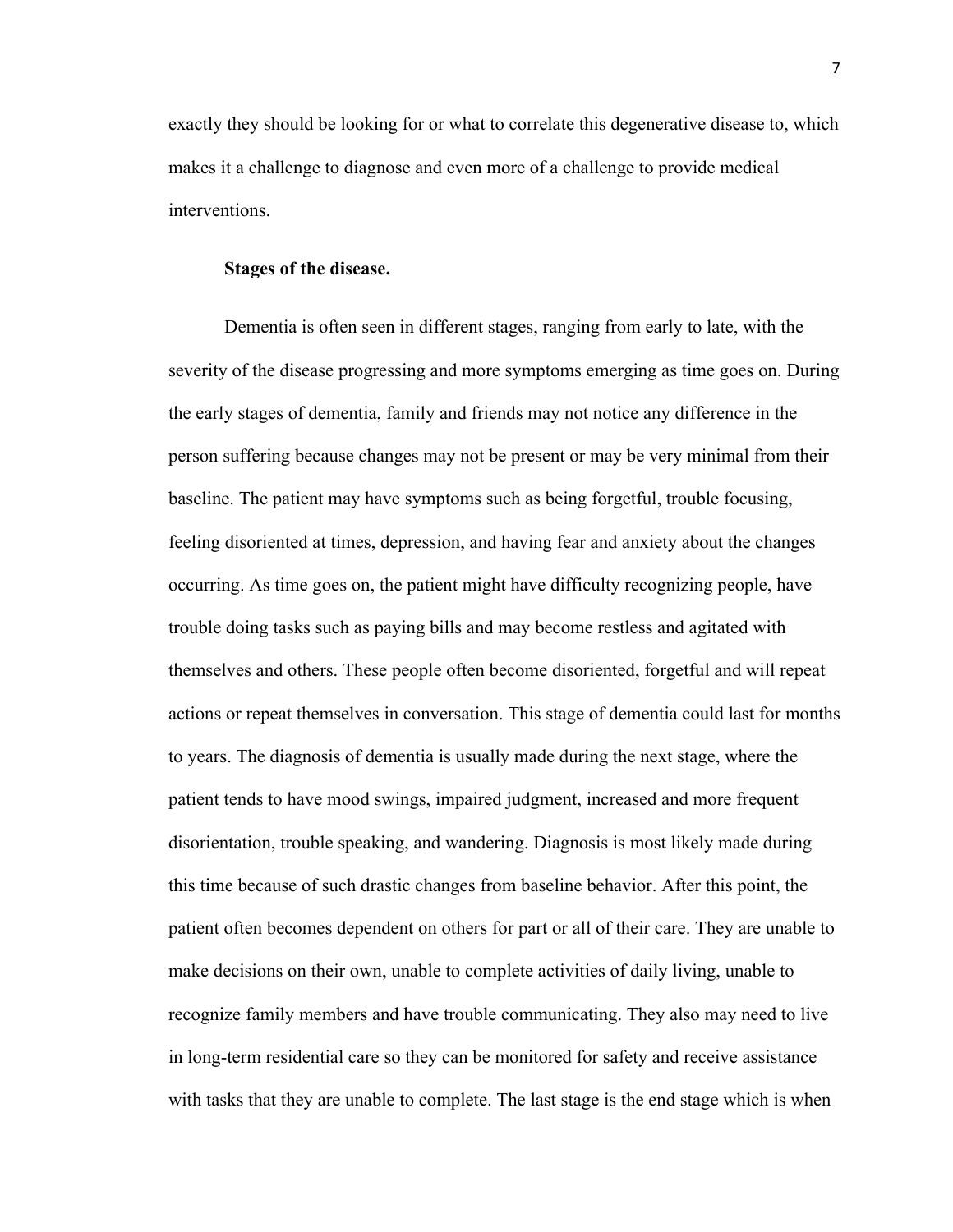the patient usually loses all ability to communicate and respond. They are usually placed on palliative care, which is treatment for comfort, but not for a cure (Orsitto, 2009).

#### **Nutrition Requirements of the Elderly**

Since patients diagnosed with progressive dementia suffer from cognitive impairment including feeding and eating difficulties, it is clear to see how they may not be getting proper nutrition. Many of these patients need assistance with feeding and eating for every meal (Watson, 1997). Obtaining proper nutrition is very important in the elderly population and is crucial to recovery from injury and illness because their bodies are more sensitive to change and often already suffering from other comorbidities. Their body systems' functioning ability is also changing, including a weaker immune system, brittle bones, respiratory and cardiac complications, incontinence, vision and hearing loss and decreased muscle mass. Poor nutrition or malnutrition may be more difficult to recognize in the elderly. There are several illnesses the elderly have that could lead to decreased food intake, with one major disease being dementia. The body prefers a constant and steady flow of glucose throughout the day in order to function properly and one should consume foods that provide calories that also provide energy and important nutrients. Elderly people are often known to eat "empty calories" such as breads, muffins and pasta because they are easily accessible and easier to prepare. They are often known to eat smaller portions, so it is important to encourage them to eat foods that are energy and nutrient packed (Turner, 2011).

The elderly have declining energy needs and slowing metabolisms so they require a lower daily caloric intake requirement. They also become less active as they age, which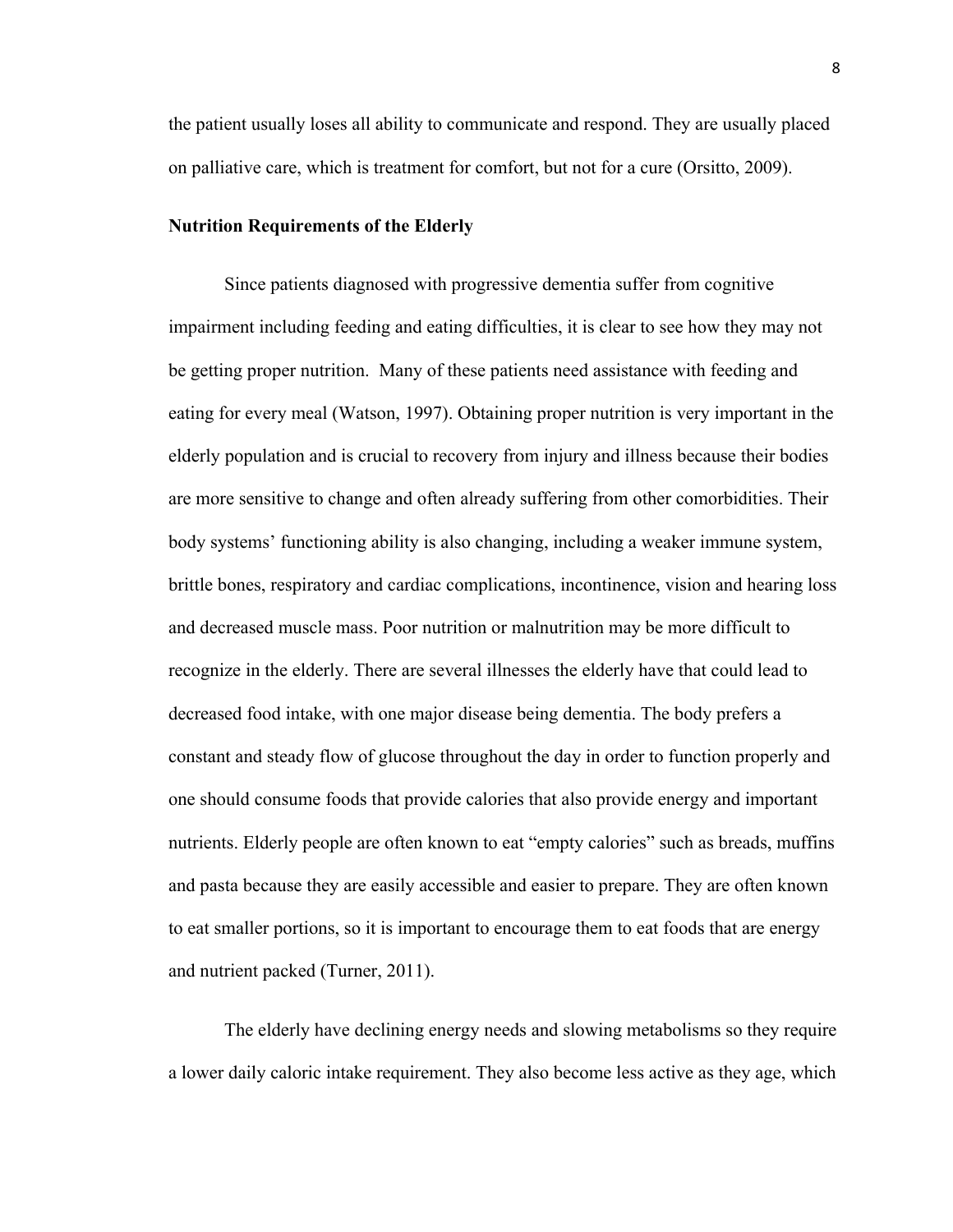also means they require less calories. While the elderly do require fewer calories, it is still important that they consume nutrient-dense foods in order to make sure they are getting enough nutrients (Baker, 2007). Ideally, an elderly person should be eating an increased amount of protein that should account for about 15-20% of their daily total calories. Protein is a great source of long-term energy that is very helpful in the healing process. They should have a reduced intake of fats with that consisting of 30% of their total daily calories. Fat calories are often not useful as the body gains more from calories that come from other sources such as protein. Carbohydrate intake should account for about 50-60% of their daily calories and they should be drinking about 6-8 glasses of water. Carbohydrates provide quick releases of energy which is needed for daily life functioning and water keeps the body hydrated and able to function properly (Baker, 2007).

It is also very important that the elderly have a diet that is sufficient in all crucial vitamins and minerals and they may need to take a supplement for this if they have a deficit. Vitamin and mineral deficits can cause severe issues in the body and can be interrelated to every system of the human body. Sufficient fiber should also be in the diet to prevent constipation and to help the elderly have regular bowel movements due to the fact that as we age, our gastrointestinal tract tends to slow down the digestive process (Baker, 2011). The elderly should also be informed of foods that are good sources of nutrients that will help to keep them in good health. Meat, poultry, eggs and fish are a good source of protein, healthy fats, iron and many different vitamins. Dairy products such as cheese, milk and yogurt are also good sources of protein, health fats, vitamins, and also calcium. Vegetables and fruit are extremely important to the diet and serve as a great source of fiber. They also have many vitamins and minerals. One of the most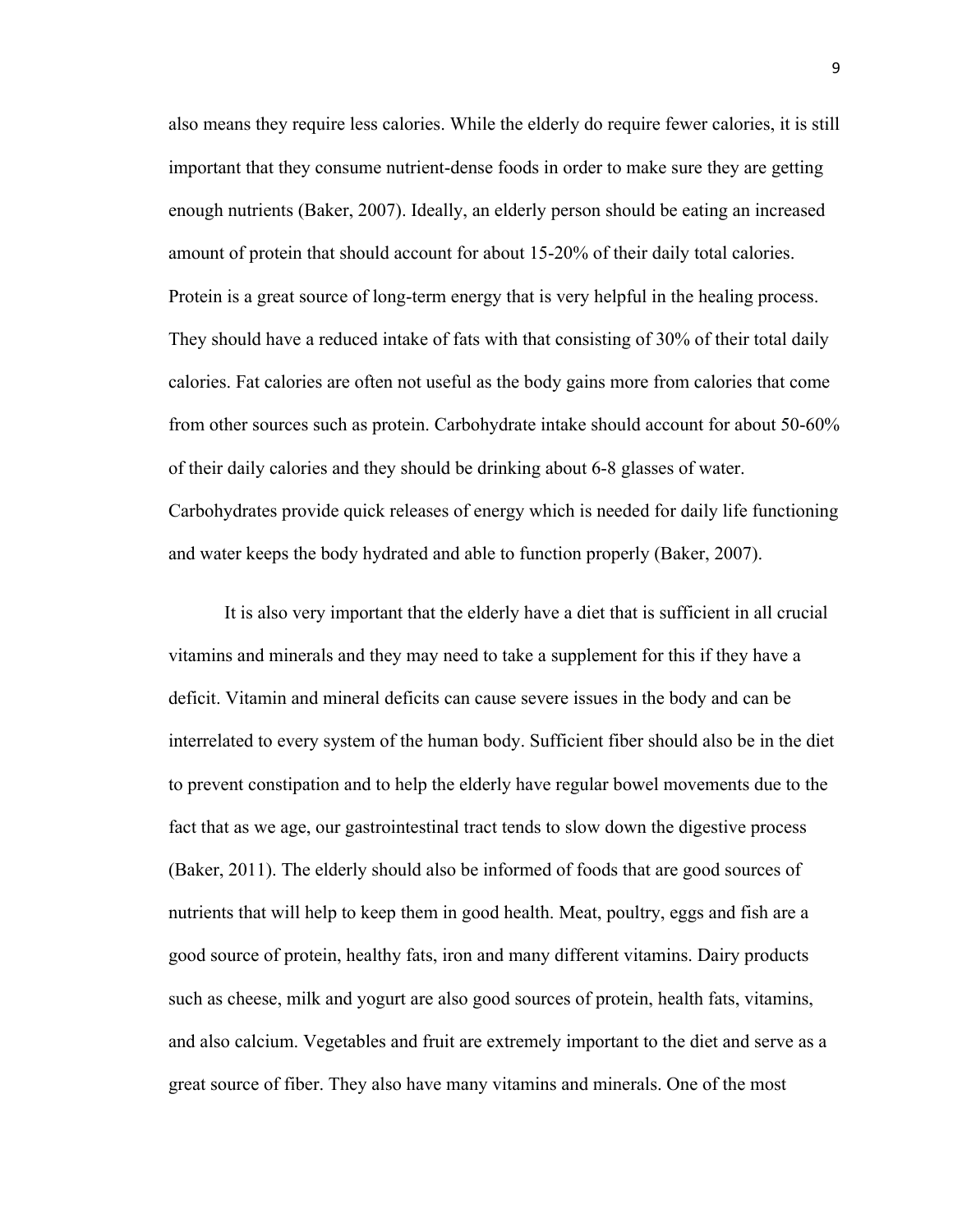important vitamins to the elderly is vitamin D, which promotes healthy and strong bones because often times the elderly suffer from weak and brittle bones. Breads and cereal are also a good source of fiber and other nutrients. Fluids are extremely important to the body and water is the best source of fluid because it does not have any added preservatives. Lipids are also important to the brain since 60% of it is composed of fat, including the myelin which protects the nerve cells and connecting nerve. It is important to consume healthy fats to support the brain's structural build up and to provide energy. Essential fatty acids are a part of diets that impact things such as vision, nervous system function, immune and inflammatory responses, and modulation of gene expression. It has been shown that a daily fatty acid supplement leads to improved learning and memory function in healthy older adults with age-related cognitive decline (Morris, 2011).

There are also some vitamins that have been directly linked to dementia and it is thought that a deficit of these vitamins can contribute to the progression of symptoms. These important vitamins include B6, B12 and folic acid. Folic acid can be found in broccoli, bananas, oranges, asparagus, brussel sprouts, chickpeas, brown rice, and fortified cereal. B vitamins have been associated with brain functioning and low levels have been proven to be related to memory issues and trouble with learning (Turner, 2011). Sources of B6 include pork, chicken, turkey, cod, bread, whole cereals, eggs, soy beans, vegetables, peanuts, milk, and potatoes. B12 is found in meat, salmon, cod, milk, cheese, eggs, yeast extract, and fortified cereal. Another vitamin that is extremely crucial to the neurological system specifically is vitamin E and is thought to play a large role in the developing brain. A deficiency of this vitamin is thought to have symptoms of lack of reflexes, ataxia, decreased vibration sensation, paralysis of eye muscles and a decline in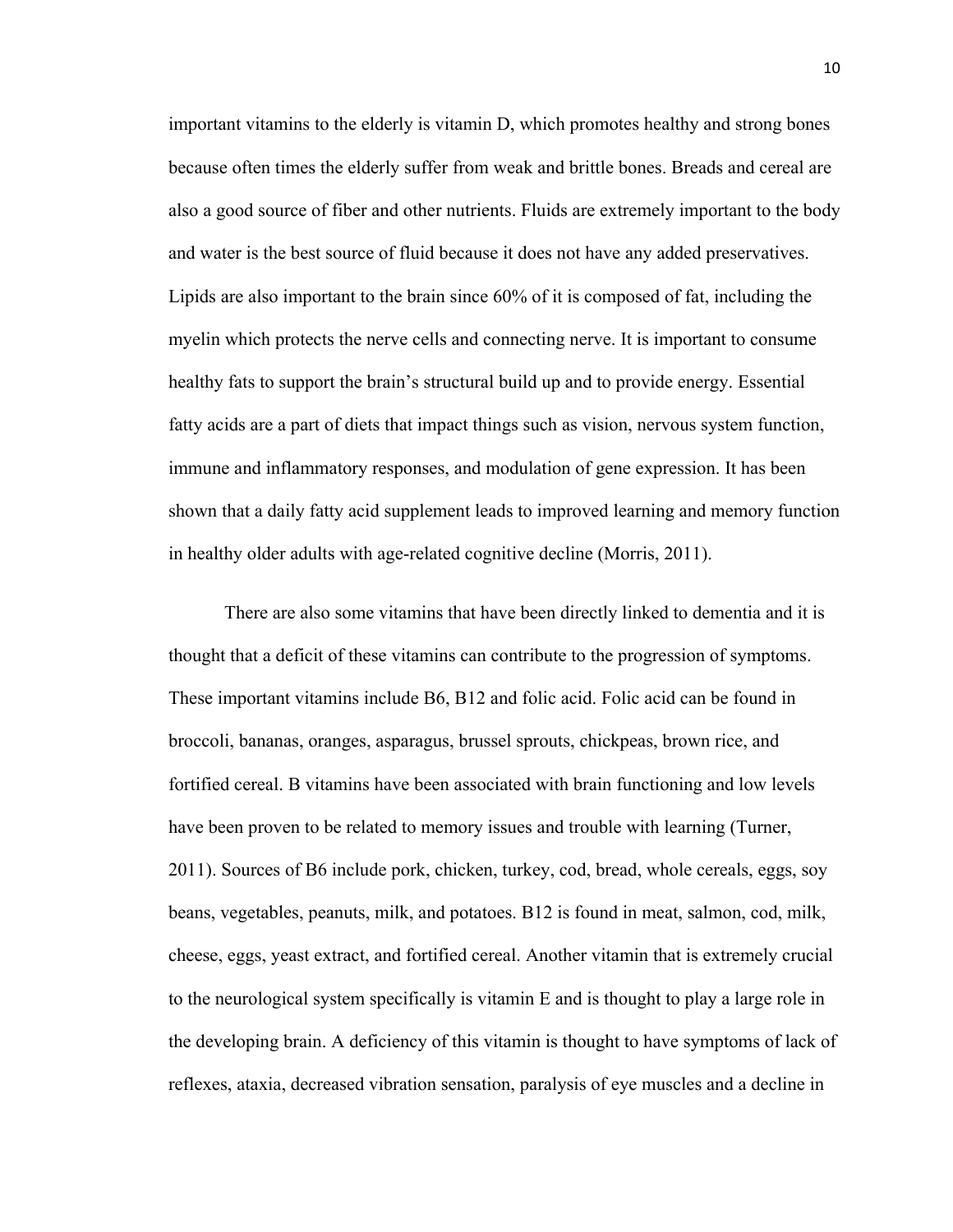cognitive function. Vitamin D is also thought to be a crucial vitamin for cognitive health and preservation. Vitamin D deficiency in elderly population has been correlated with cognitive impairment. Vitamin D rich foods include cod liver oil, salmon, shrimp, sardines, fortified milk and juice (Turner, 2011).

Antioxidants also play an important role more in the aging brain than any other organ because of the fact that there are fewer antioxidant enzymes that work to protect neurons. Turner (2011) explains, "research suggests that the combinations of antioxidant/anti-inflammatory polyphenolic compounds found in fruits and vegetables can significantly reduce the risk of developing cognitive impairment, as well as reverse age related deficits in neuronal and cognitive function" (p 103). Antioxidants often assist fatty acids and vitamins in order to break down food and help the functioning of our brain's neurotransmitters that are impacted by our diet (Irving, 2003).

#### **Malnutrition Related to Cognitive Function**

The human brain has four neurotransmitters that are actually directly correlated with one's diet. These include serotonin, dopamine, norepinephrine, and acetylcholine and any change in diet can also impact these neurotransmitters. Changes in these neurotransmitters can have an impact on a person's behavior, eating and sleeping patterns, and their energy level. Serotonin is produced by the amino acid tryptophan and is assisted by vitamins B6, B12, and folic acid. A protein-rich meal lowers tryptophan and serotonin while a carbohydrate rich one increases it. This is because tryptophan competes with other amino acids and a low amount of tryptophan gets through to the brain. High serotonin levels increase feelings of calmness, improve sleep patterns,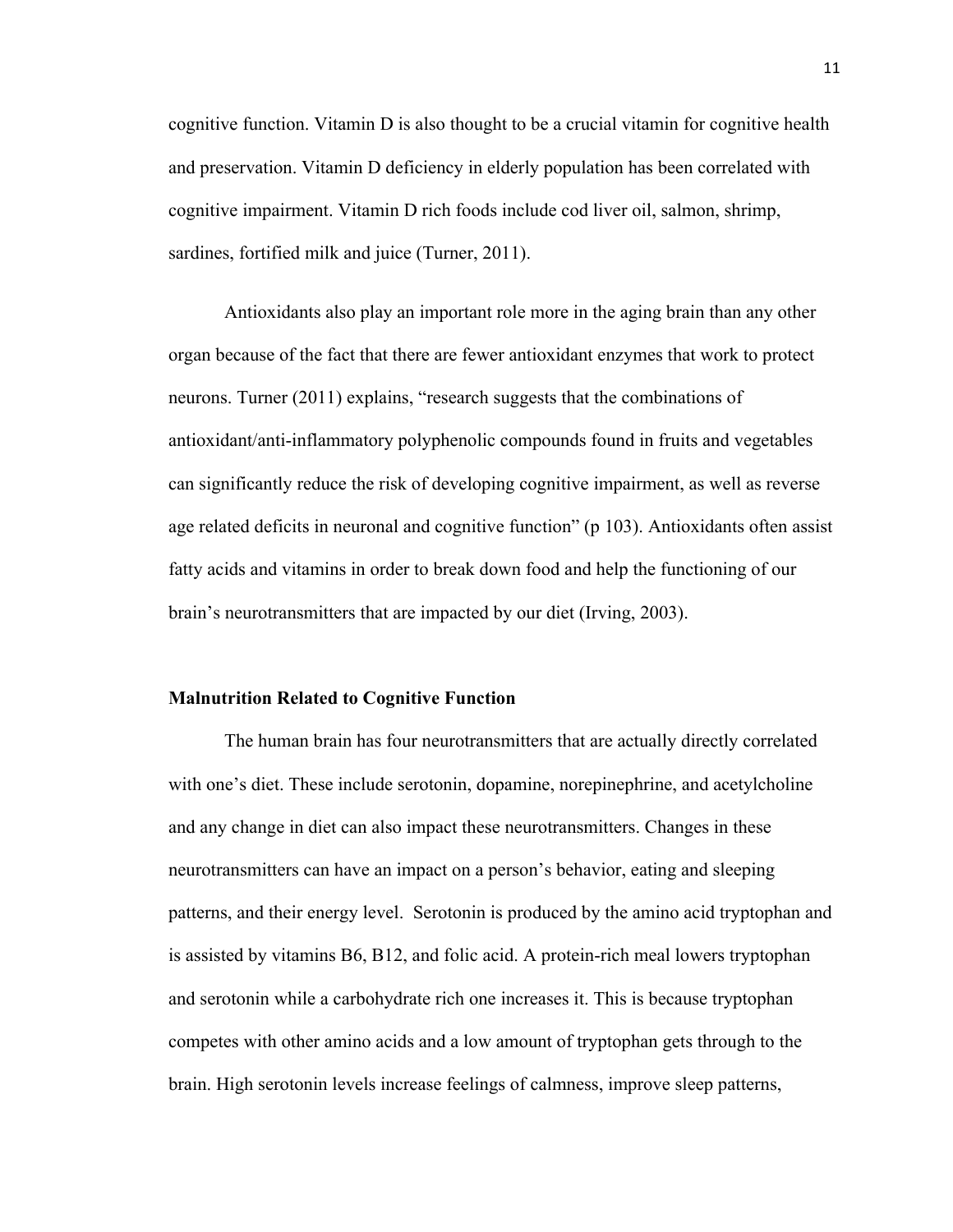increase pain tolerance, and reduce cravings for food (Turner, 2011). This is what one will experience if they eat carbohydrate-rich foods. Dopamine and Norepinephrine are produced by the amino acid tyrosine and it is assisted by folic acid, magnesium and B12. Tyrosine increases after protein rich foods which causes an increase in dopamine and norepinephrine. An increase in these causes an increased alertness and energy Acetylcholine is produced by the amino acid Choline. This neurotransmitter is correlated to memory and general mental function and lowered Acetylcholine levels have been seen in elderly, which leads to memory loss and reduced cognitive function (Morris, 2011). Although that was just a general overview of the impact of diet and food on the neurotransmitters of the brain, it is clear to see that our eating habits are directly correlated to our cognitive abilities as human beings. Any changes in diet and especially a lack of diet will impact one's ability to function because these neurotransmitters are unable to work properly. Dehydration and malnutrition can lead to further issues such as skin breakdown, urinary tract infections, falls, exacerbation or confusion and early death so the importance of a proper diet in the elderly is evident (Cleary, 2012).

Malnutrition is viewed as both a possible cause and consequence of dementia. It is shown to compromise the immune system, impair wound healing, increase hospital admissions and increase mortality. If a patient suffering from dementia is able to gain weight, then they can reduce their risk of morbidity and mortality. Research has shown that hospital patients that have a diagnosis of dementia have poorer outcomes in the length of their hospital stay and mortality rates (Smith, 2011). Many times, the nutritional status of a patient can be correlated to their extent of dementia and cognitive impairment. Poor nutrition is associated with a higher incidence of dementia and can also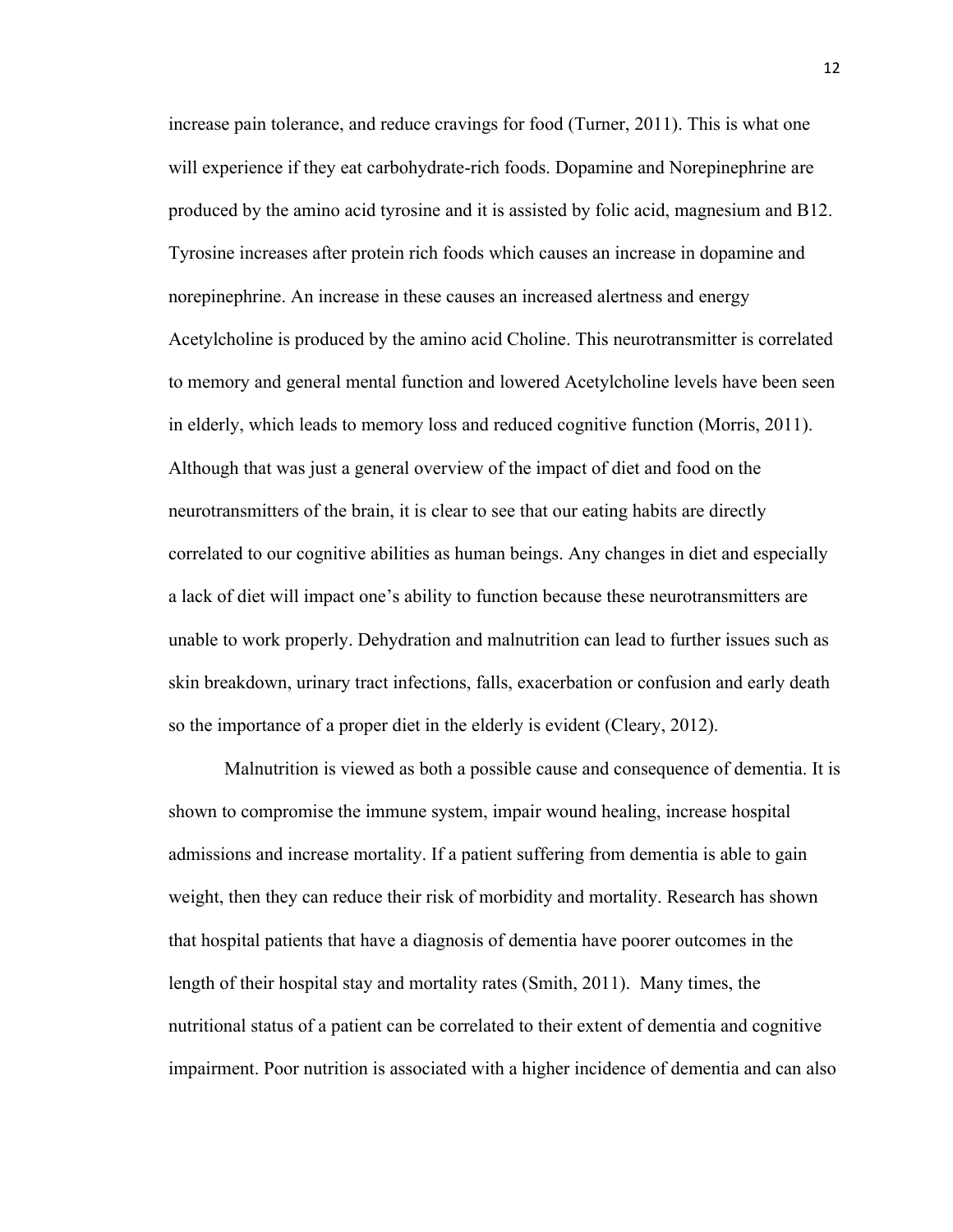cause cognitive decline to progress at a faster rate. It has been proven that inadequate consumption of calories can lead to impaired mental functioning. This can be shown when someone skips breakfast and has trouble focusing at work or at school. Imagine if skipping one meal can impact your mental status what skipping meals every day can do for one's cognitive ability (Irving, 2003). This was demonstrated in a study that assessed Body Mass Index (BMI) and the progression of dementia in the elderly. The researchers in this study followed 60 elders with untreated dementia in an outpatient setting for 12 months. Results showed that patients with a baseline BMI of 25 or greater had much higher scores on the mini-mental status exam, which is the test used to diagnose dementia. A low BMI was then identified as a risk factor for overall cognitive impairment. Their findings showed that the participants with severe cognition impairment, which is a score of less than 10, made up 11% of the group with a BMI of less than 25. Their hypothesis of these findings was that the effects of lower BMI on cognitive function could be related to a long-standing poor nutritional status. Another consideration to think about is that dementia could be having the effect on BMI because as the disease progresses, the patient has issues with feeding (Coin, 2012). As feeding issues occur, the person with dementia is consuming less food and continuously losing weight, causing their BMI to decrease. As one can see, it can be viewed that poor nutrition can lead to dementia and also that dementia can lead to poor nutrition.

# **Causes for Inadequate Nutrition**

There are several reasons why a patient with dementia in the hospital situation is not receiving proper nutrition. Patients diagnosed with dementia typically have a 10% weight loss over 6 months, which is a large percent of their overall body weight. Many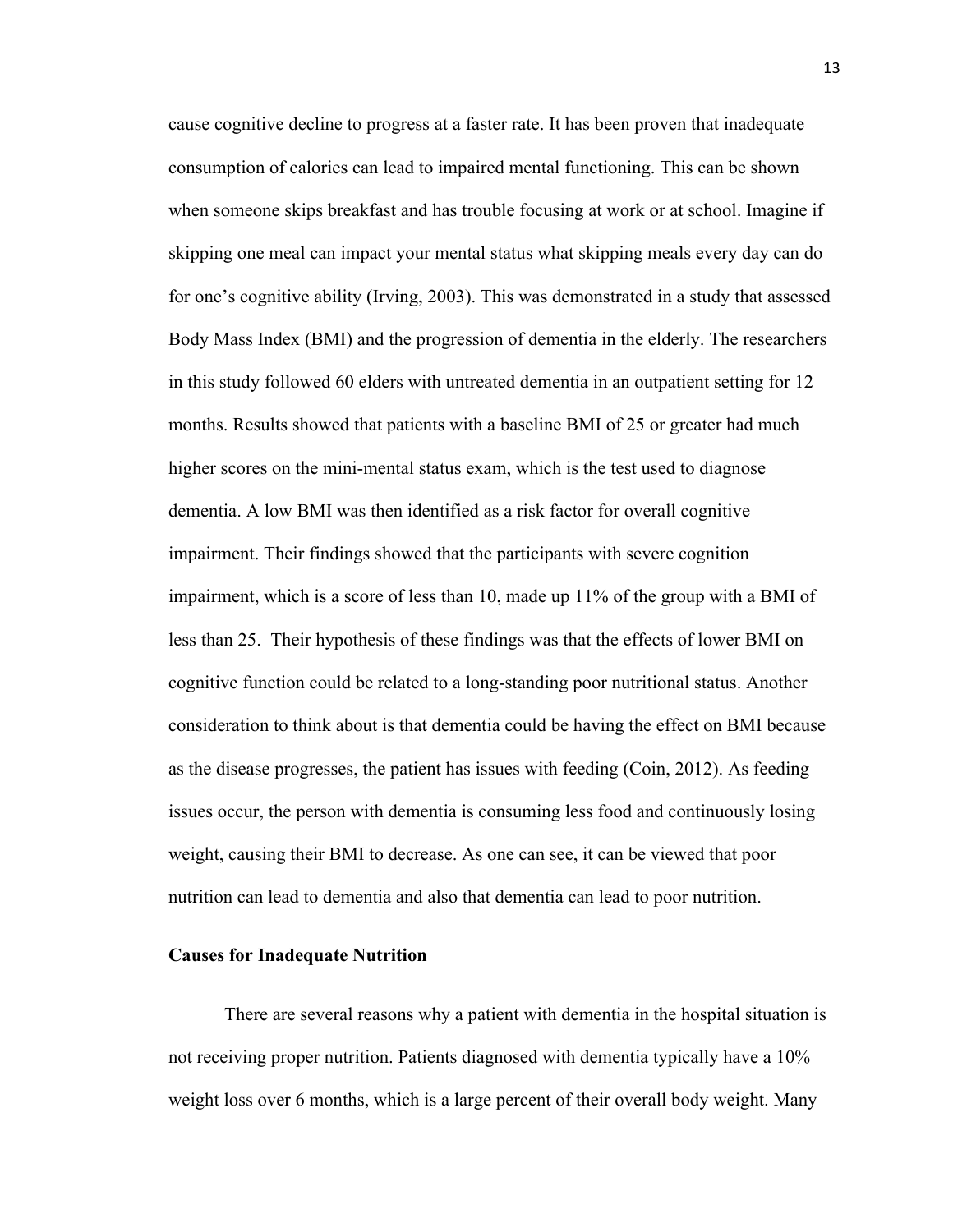elderly are already frail and cannot afford to lose this amount of weight (Cleary, 2012). One reason is because they are unable to access their food tray. It is either out of their reach or their bodies are not strong enough to feed themselves. They may have a physical injury that prevents them from moving around on their own or they may have their bed alarm on because of their confusion and cannot get up without setting the alarm off. They also may not have enough cognitive functioning ability to recognize that it is meal time and that their meal is present unless someone sets the tray up in front of them and prepares the tray to be eaten. They may sleep through meal times if staff does not awaken them when meals are delivered and prompts them to eat. Often times, staff will see patients sleeping and take this as a sign that the patient is not hungry or is too tired and needs their sleep. The truth is that these patients really are in need of verbal cuing to tell them to eat. It is also true that nutrition is just as important as sleep on the road to recovery from illness or surgery for the elderly. It is great that they are getting adequate sleep; but it is also crucial that they are getting adequate nutrition as well. The body is not able to heal if it does not have the proper energy source to carry out the healing process. Also, it is common that elderly patients who are confused do not understand they are in the hospital and that these meals are free. They frequently will decline meals and say that they are not hungry because they believe they have to pay for this tray and they do not have their wallet or any money with them to pay. These are all problems that are related to the patient just accessing the tray to even attempt eating.

There are also several issues that a patient with dementia may have once the tray is accessed and they attempt to eat. Often times dementia patients develop dysphagia, which is difficulty swallowing. It is thought that 45% of dementia patients will have this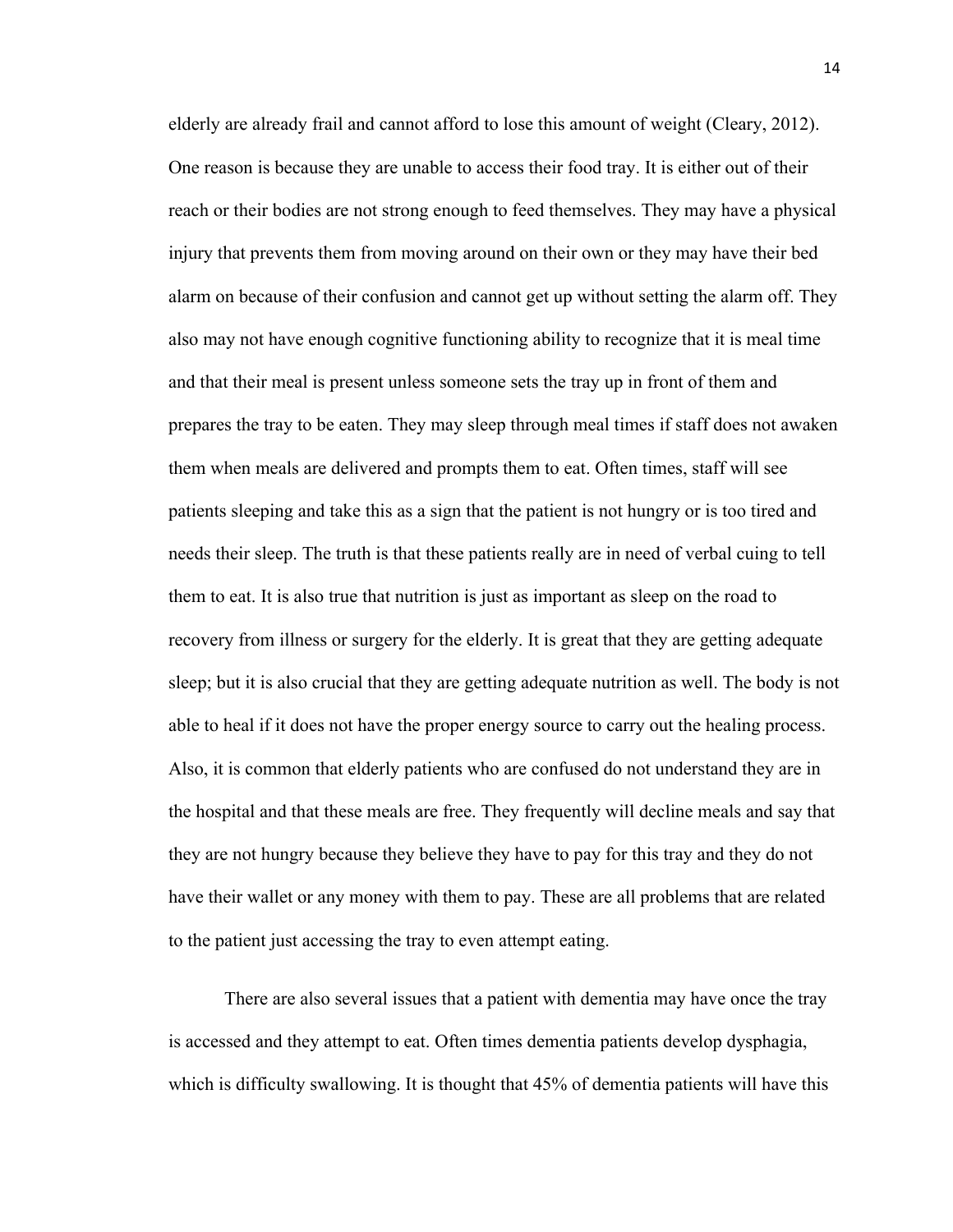problem at one point or another. This leads to a risk of aspiration, which is the process of food going into the patient's airway when swallowing. Many times when a patient is found to be at risk for aspiration, they will be put on a modified diet to help protect them from this. This modified diet includes things such as softer foods, usually a texture of ground or pureed. The liquid consistency will usually be changed from thin to a honey or nectar consistency because it is much easier to choke on thin liquids. The problem with these foods and liquids is that they are usually diluted with water so the nutritional value is not the same as if the food was in its regular consistency. Then there is the issue that most patients find these common foods in different forms or textures as unappealing and inedible and often times will not even eat (Smith, 2011). They would simply rather not eat then eat something that looks so unappetizing to them. Culture can also have a big influence on food consumption. Often times, these patients do not like the foods that they are being served and are not given an option, so they simply will not eat. They may come from a culturally different background and they are not accustomed to the foods that are being served to them. Their eating expectations, including how much they should eat may be different and they may eat their meals at different times that do not coincide with the hospital meal times (Chia-chi, 2011).

Other physical disabilities that are common in the elderly may also be interfering with their eating ability. They may have issues with dentition, such as poor fitting dentures or no teeth at all and a patient with dementia in the late stages is unable to tell someone they need better fitting dentures or that they need help cleaning them or putting them in. They may also have forgot to bring their dentures to the hospital or may not have the bonding solution used to keep them in place, which can make eating very frustrating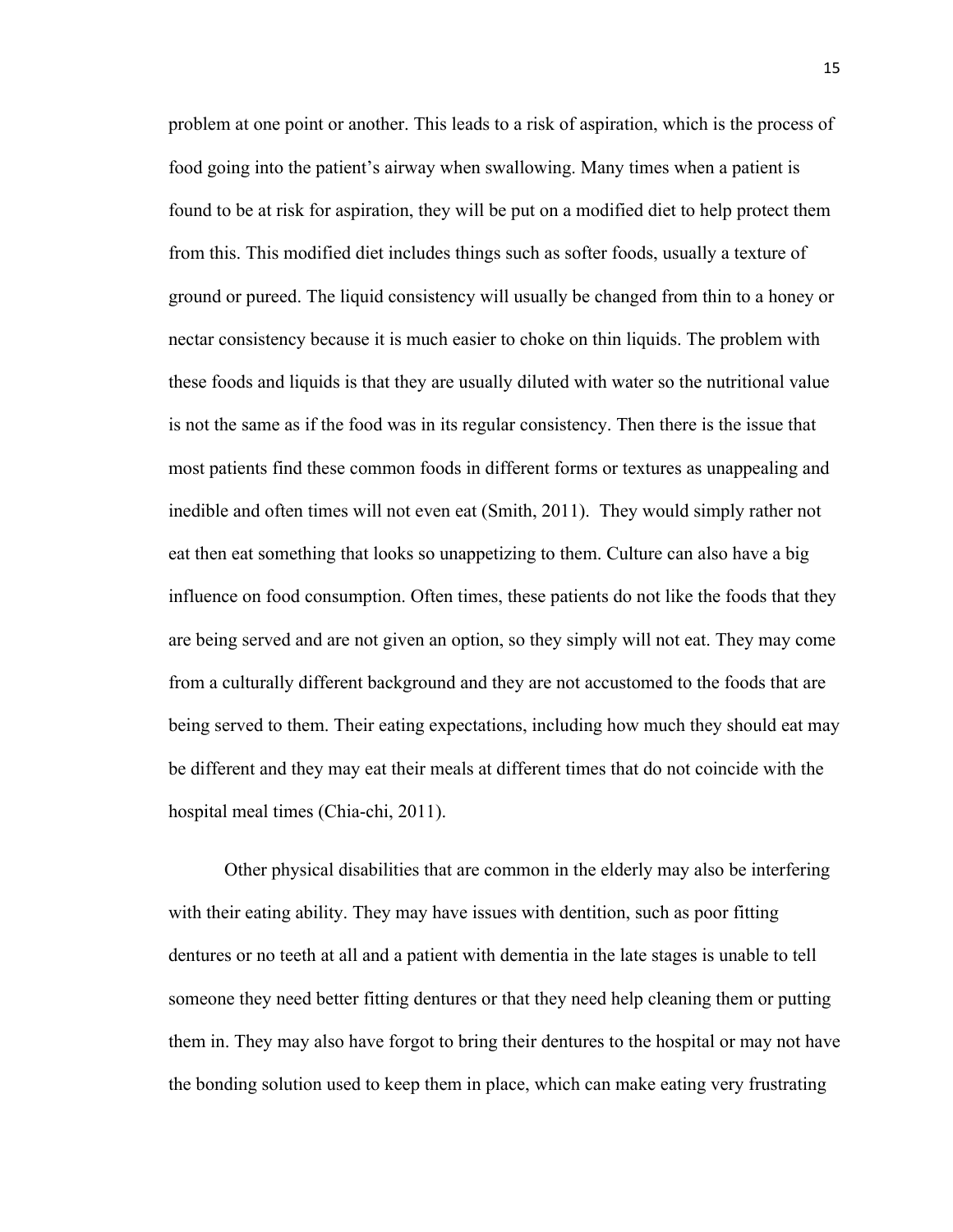and almost impossible to the point where they give up. The elderly may also have vision loss so they may have trouble seeing their food and have issues with hand-eye coordination. This can also make eating extremely frustrating and they made need a staff member to actually guide them with the food and utensils to be able to eat. These elderly patients may also suffer from other conditions that make feeding very difficult, such as generalized weakness, arthritis, history of strokes and many more (Irving, 2003).

A person suffering from dementia also may lose weight because of new behaviors, such as pacing and wandering. These patients also get distracted very easily and will simply forget to eat many times or they may think they already ate (Morris, 2011). In my practice as a nursing assistant, I have come across the issue that I encourage patients to eat their meal and they will repeatedly tell me that they already ate when in reality they did not. It can be extremely difficult to convince them that they have not eaten yet because they often times do not realize they are confused and believe their memory are working properly.

The drastic change in environment can also cause issues with eating in the elderly with dementia. The hospital is an unfamiliar environment to these people, and can be even more overwhelming because they suffer from cognitive impairments. They could be distracted by frequent beeping of machinery, people walking by in the hall, and staff coming in their room often for different reasons (Chia-chi, 2011). They may have specific meal time routines that they follow at home or at an assisted living home and the same person may feed them every day in the same setting. Because of their impaired cognitive functioning, they may not be able to accept and adapt to the changes that are occurring around them during their hospital stay. This may cause them to become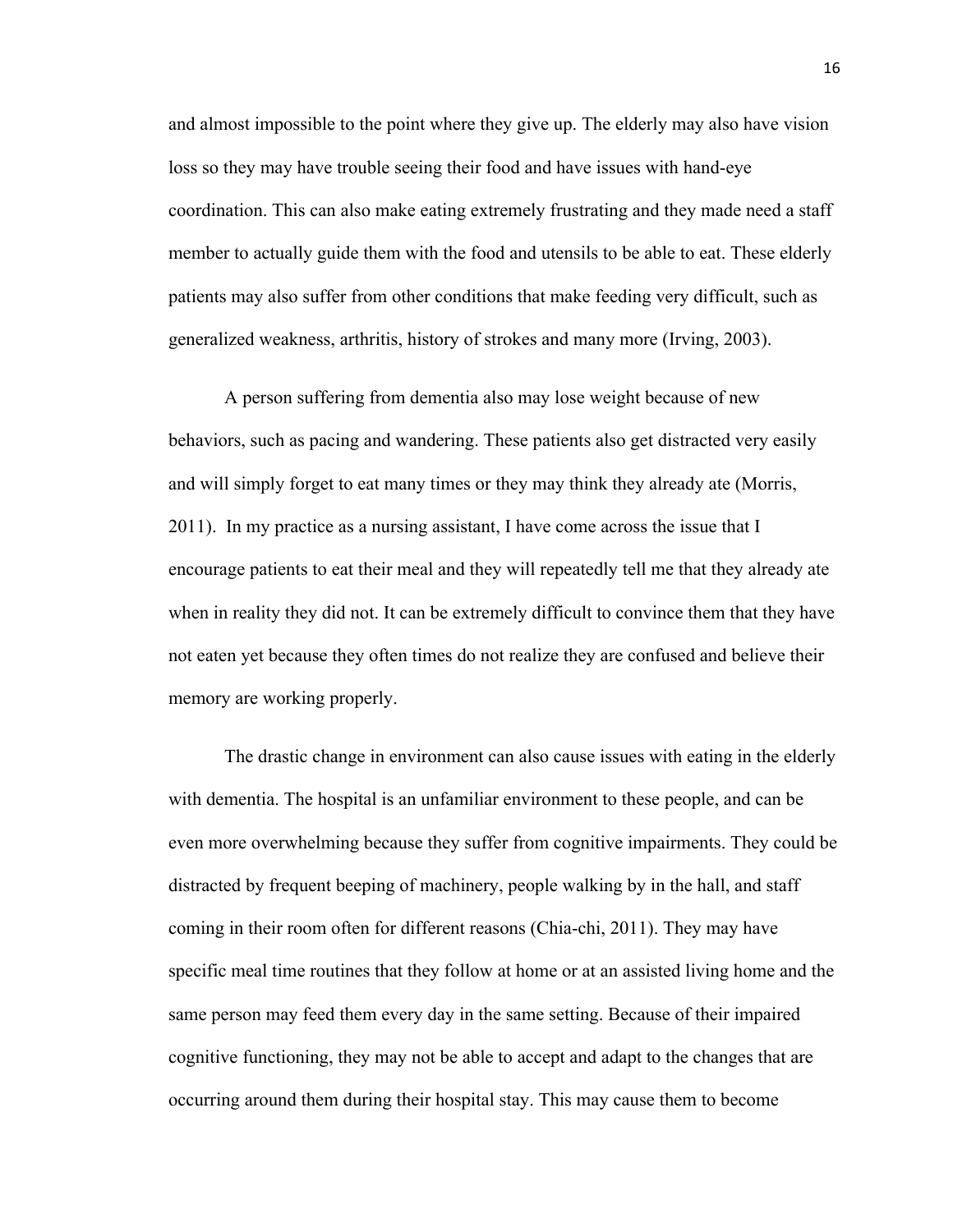introverted and refuse to participate during mealtime because they feel confused, lost and anxious. Often patients with dementia have trouble trusting or relying on strangers so they may refuse the help of the staff if they do not feel comfortable with them, leading to them not eating during meals (Dunne, 2010).

# **Current Interventions to Improve Nutrition**

There are different screenings used to assess the elderly and their feeding and swallowing ability that are used in the hospital. This may be done by the nurses, occupational therapy or some hospitals even have specialized speech and swallowing therapy. One instrument used is the Edinburgh Feeding Evaluation in dementia. This assessment is used to determine the level of help the patient needs to eat based on observation of the patient. Watson (1997) explains that some questions included on this questionnaire include:

> "does the patient require supervision while eating, does the patient require physical help when eating, is their spillage while eating, does the patient tend to leave food on the plate at the end of the meal, does the patient ever refuse to eat, does the patient turn their head away while being fed, does the patient refuse to open their mouth, does the patient spit out food, does the patient leave mouth open allowing food to drop out, does the patient refuse to swallow, and identifying the appropriate level of feeding care for this patient" (p. 406).

A few issues with this assessment tool is that is does not address common feeding difficulties such as keeping food in the mouth, chewing difficulty, swallowing, and paying attention. This tool is very useful to identify feeding problems but needs to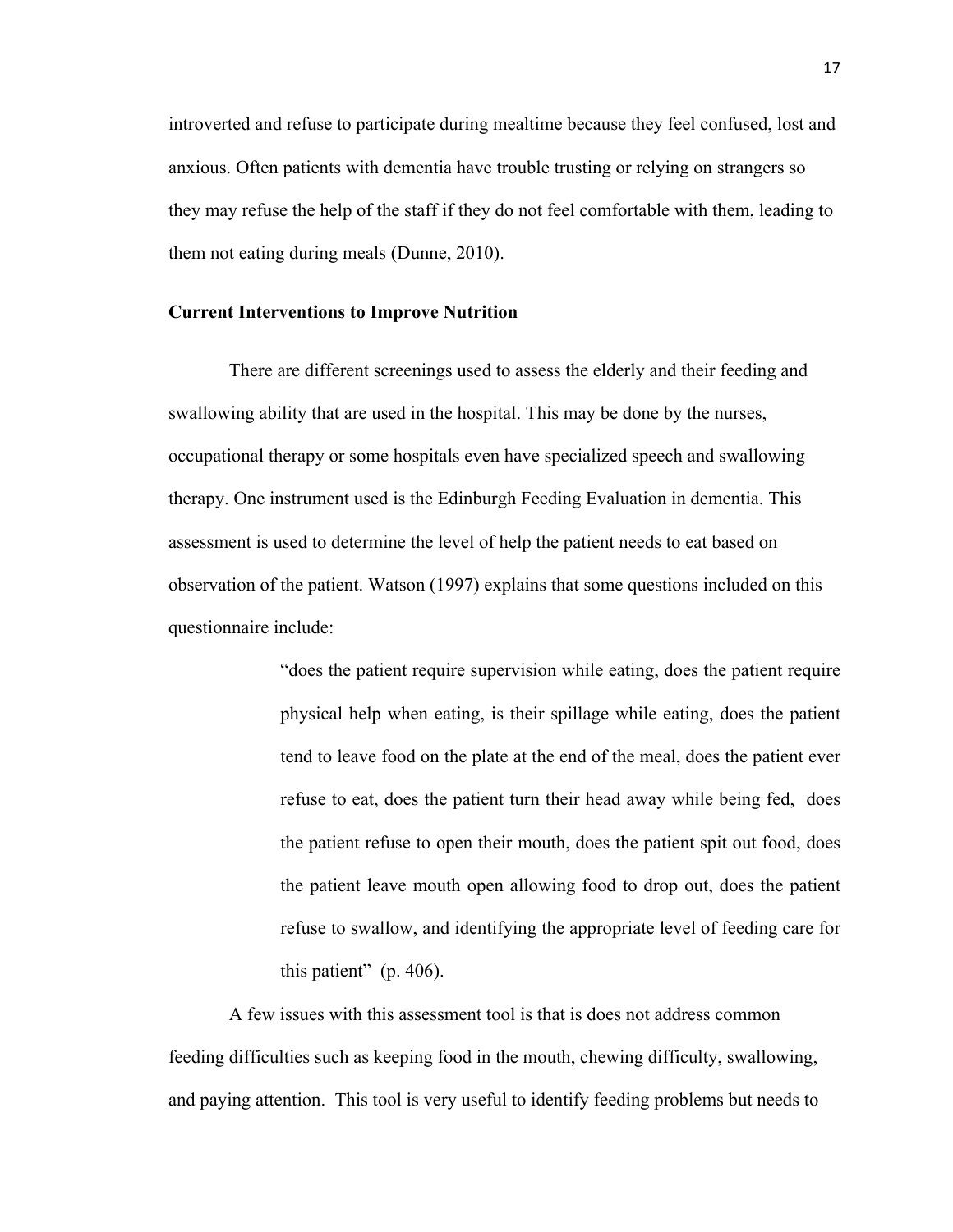continue to be developed in order to be used as a reliable tool for feeding needs of the patient with dementia (Watson, 1997). Another screening tool that is used is the Feeding Behaviors Inventory. This is an assessment that looks at 33 common mealtime behaviors that seem to be problematic for adequate food consumption. This is often used with Alzheimer's to develop care plans for meal times for the patient. The problem with this is that it is typically only used when assessing the consequences of feeding difficulties when the malnutrition has reached a dangerous and extensive level. The last assessment tool used is the Eating Behavior Scale which measures the ability of patients with dementia to perform 6 eating behaviors. The problem with this is that there are no criteria that can be observed to determine if behaviors were present or not, so the results are not effective or useful (Watson, 1997).

There are some feeding techniques that many facilities have in place in order to assist the patients with dementia during meal time, but I do not believe that they are adequate or fulfill the needs of these patients. Hospitals often assign staff members to feed patients who clearly are incapable of feeding themselves. The issue with this is that for the most part, staff is only assigned to feed the immobile, bed bound and unresponsive patient who is easy to identify as confused. But what about the little elderly woman in the next room over who is watching television calmly in her room and looks content, but does not touch her meal? The fact that she is not eating does not mean that she is not hungry or does not want to. The woman may actually have dementia and not even realize it is meal time or that the tray is in front of her. She also may have arthritis and is unable to open up or uncover her meal. Many times the staff looks at physical body language and cues in order to recognize when a patient is in help. This is not enough and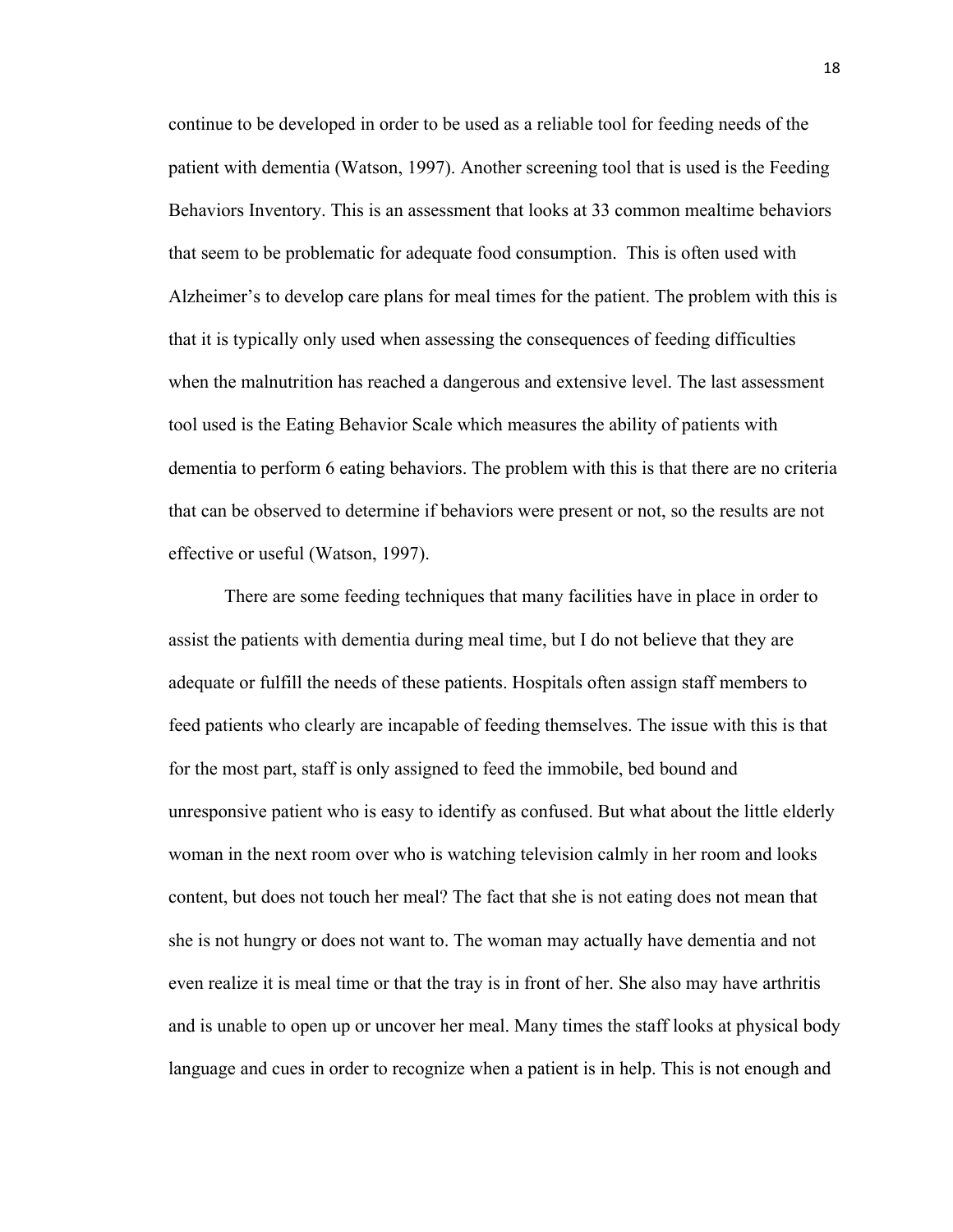staff may not be able to recognize that the patient actually does need help. It has been shown that those with only moderate feeding difficulties who could still feed themselves were ignored by staff and left on their own, while those with severe feeding difficulties who required physical assistance by staff had greater food intake because they were receiving more assistance from the healthcare personnel (Cole, 2012). This is clear evidence that people with any feeding difficulty or dementia, not just the severely impaired should get the appropriate level of assistance from staff in order to obtain proper nutrition.

Another technique that is also being seen more often in the hospitals to help patients obtain proper nutrition and adequate calorie intake are supplemental shakes or drinks, such as Ensure or the diabetic version Glucerna. These drinks are fortified with nutrients, vitamins and calories and one individual drink contains roughly 300 calories (Stanner, 2006). These supplemental drinks are recommended to supplement or add to, the meal of a patient who has a decreased appetite or weight loss. Many times dieticians will add in an order for one of these drinks three times a day with every meal tray. While these are an excellent way to have the patient obtain calories quickly and easily, they are being seen as meal replacements and that is not their purpose. Staff frequently will skip the meal all together because they know the patient will have difficulty eating it or they may refuse it. Instead of making the attempt to eat that balanced meal, these drinks have been seen as the first attempt for feeding with patients with dementia. These are a great supplement when patients with dementia are not consuming enough food, but they should not be all that the patient is consuming. While they are high in calories, vitamins and mineral, obviously whole foods presented in a balanced meal should be the first choice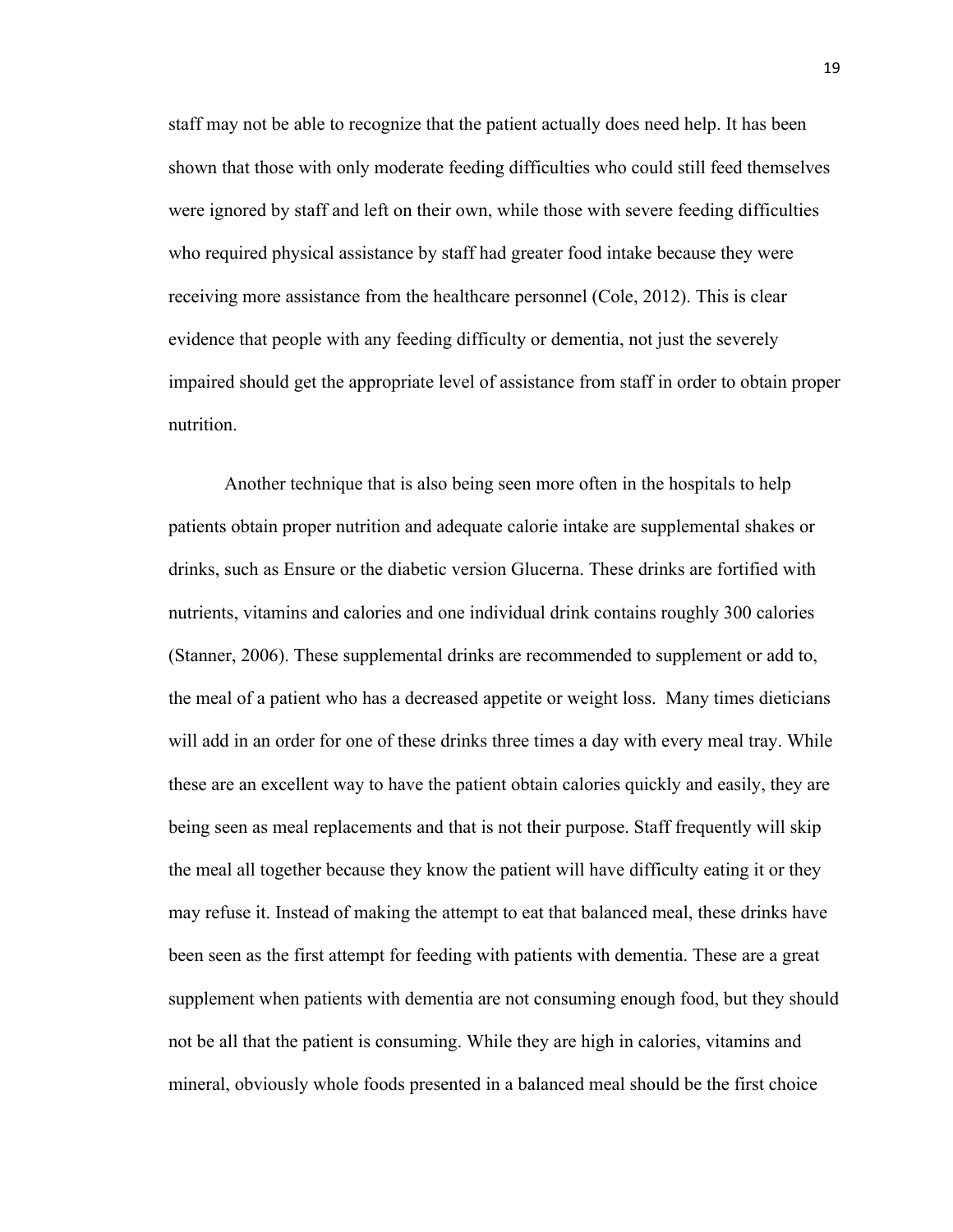(Stanner, 2006). As Stanner (2006) raves about the effectiveness of these supplements on improving cognitive function and shorter hospital stays, she also reminds the reader that "oral nutritional supplements should not be regarded as a substitute for meals and snacks, although they may occasionally be used to replace food when patients are very ill, or are unable to eat" (p. 18). Also, patients who have poor appetite may only drink the supplement and become full from that alone and then refuse their meal, which defeats the purpose of the supplement, which is supposed to add to the meal and not be a replacement (Cole, 2012).

#### **Suggestions for Improvement**

There are several solutions and adjustments that can be made to help improve the nutrition of the elderly patient with dementia. The first solution would be to communicate with the caregiver or the family to see what is usually done for this patient during meal time and to see if they have any feeding difficulties and what techniques are used. Having the family involved in this situation is often very helpful since they are with the patient during all of their meals and they know their habits. Patients may also consume more food when family is present because they can make a connection between family and eating and they feel comfortable. Familiar faces allow them to feel more at ease and more comfortable in their present environment. The family may have better techniques and often times patients with dementia will only let people they are close with help them to eat (Cole, 2012). One solution is making a better environment is to make it as "home-like" as possible. One can begin by making changes in dining environment if possible. There should be appropriate lighting, adequate space, and limitation of distractions. Some patients may enjoy listening to music while they have their meals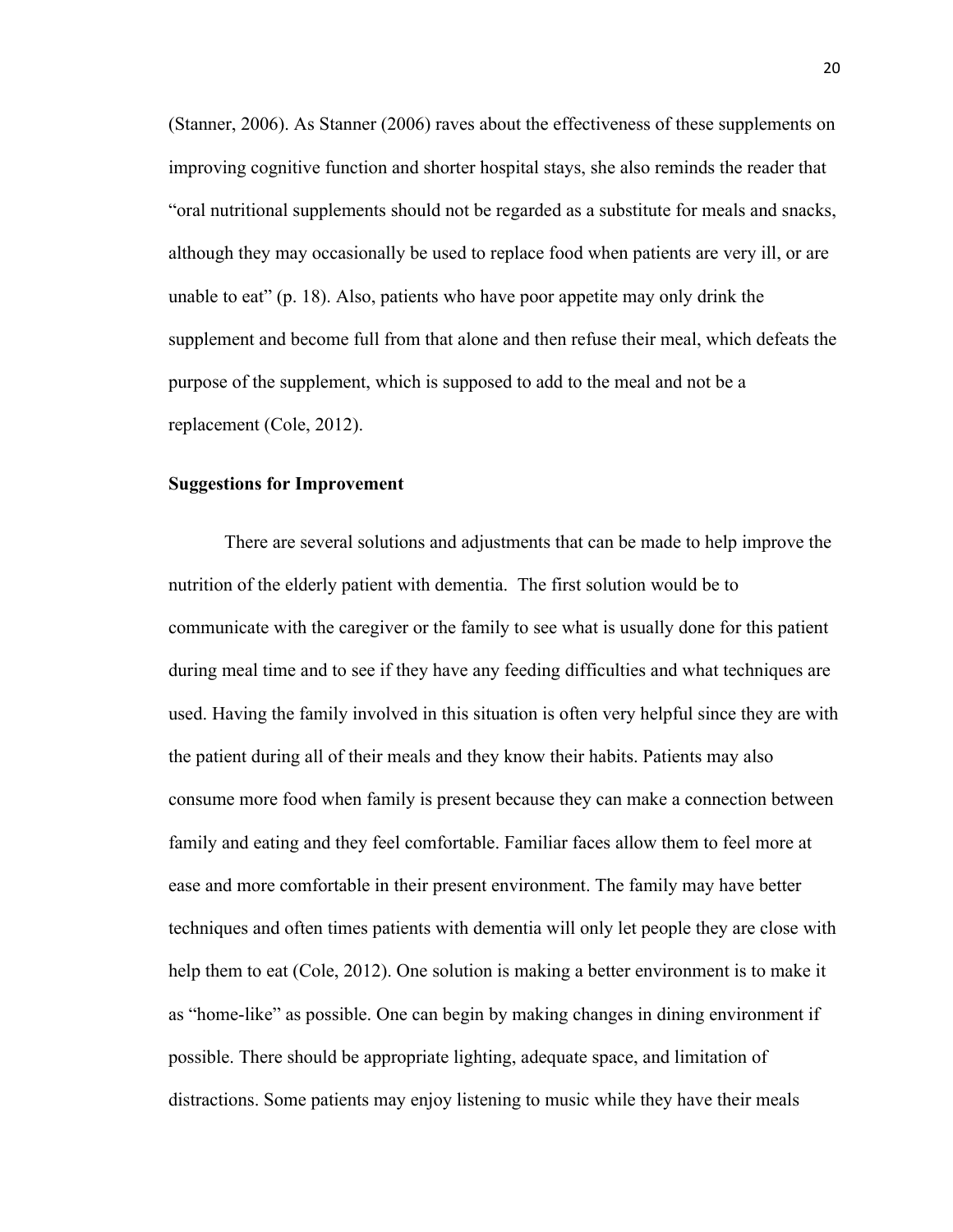because they may do this at home. Television may need to be turned off with the patients with dementia if it becomes too distracting and is preventing them from eating (Chia-chi, 2011). Patients may consume more food if they are able to have foods that they enjoy and that they consume at home. Families should be allowed to bring in food to the patients as long as it coincides with the current hospital diet they are on based on their health conditions. The patients should also have access to snacks so they are able to eat at times when they are hungry, not just when the meal tray gets brought up to their room. The aroma of food may also make a patient hungrier, so this can be a technique to try if they are not eating well.

It is crucial that staff working on the floors are doing patient rounds during meal time and individually checking in on patients to see and ask if they need help. The patient may tell you that they do in fact need to be set up to eat, while the more confused patients may not have the ability to recognize this. This is when the family may come into play and be of a big help to inform the staff that their family member does need help with feeding. Also, after a few meals with the patient it can become easier to identify that the patient does have a feeding problem and this should be assessed and documented. This makes the rest of the staff and the next shift aware that this patient needs assistance and should be helped during mealtimes. Communication is crucial with nutrition in the hospital. It is important for dieticians working in the hospital to see the patients to form a proper diet based on their health status and conditions. It is also important for the patients to be assessed by therapy and by the nurses and document their findings. It is then necessary for food service workers to communicate with the patient to identify foods that they enjoy eating that also agree with their diet that has been chosen by the dietician. It is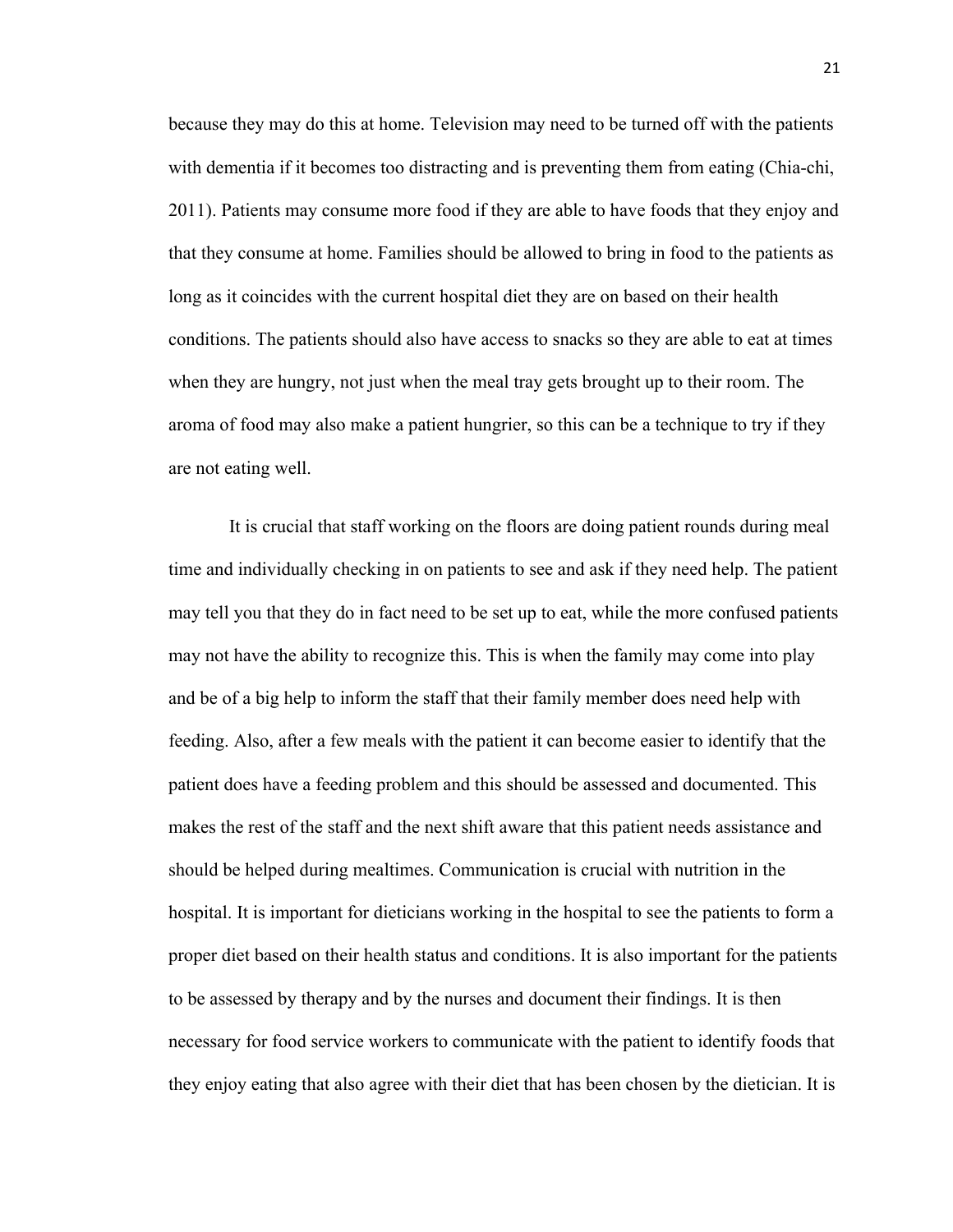important for all staff to make sure that the food and liquid consistency and content is patient appropriate before allowing them to begin eating to avoid possible problems, such as aspiration. It is also important for nurses to communicate with CNAs working on the unit about which patients need to be assisted in eating based on assessments and past meal time behaviors. Proper communication will make this a much smoother process and will improve the patient's nutrition immensely (Cleary, 2012).

The patient with dementia in the hospital may often need one to one assistance and most feeds are done by a certified nursing assistant with meals. Proper communication will help the nursing assistant figure out which patients can eat independently, which ones should be set up for eating, and which ones actually need to be fed. These CNAs often only have basic feeding training. They may be unprepared for challenges with cognitive impairment and rely on the nurse to assess and guide the person helping to feed the patient. Due to the lack of knowledge and experience with dementia, the nursing assistants may be intimidated or afraid to feed this patient and may not be as assertive as they should when trying to feed the patient. They may simply accept the patient's refusal when they ask them if they would like to eat because they are not sure of what else to do or how else to approach this patient or they make believe this patient is cognitively able to make this decision. Any staff that will be feeding patients should be required to take a training course on proper communication and feeding techniques with a patient suffering from dementia or even delirium. They need to be taught that communication is the key with these patients that that they should maintain eye contact with patient. Many untrained staff also due not realize that these patients rely on caregivers; or in this case hospital staff, to physically assist them to eat or to verbally cue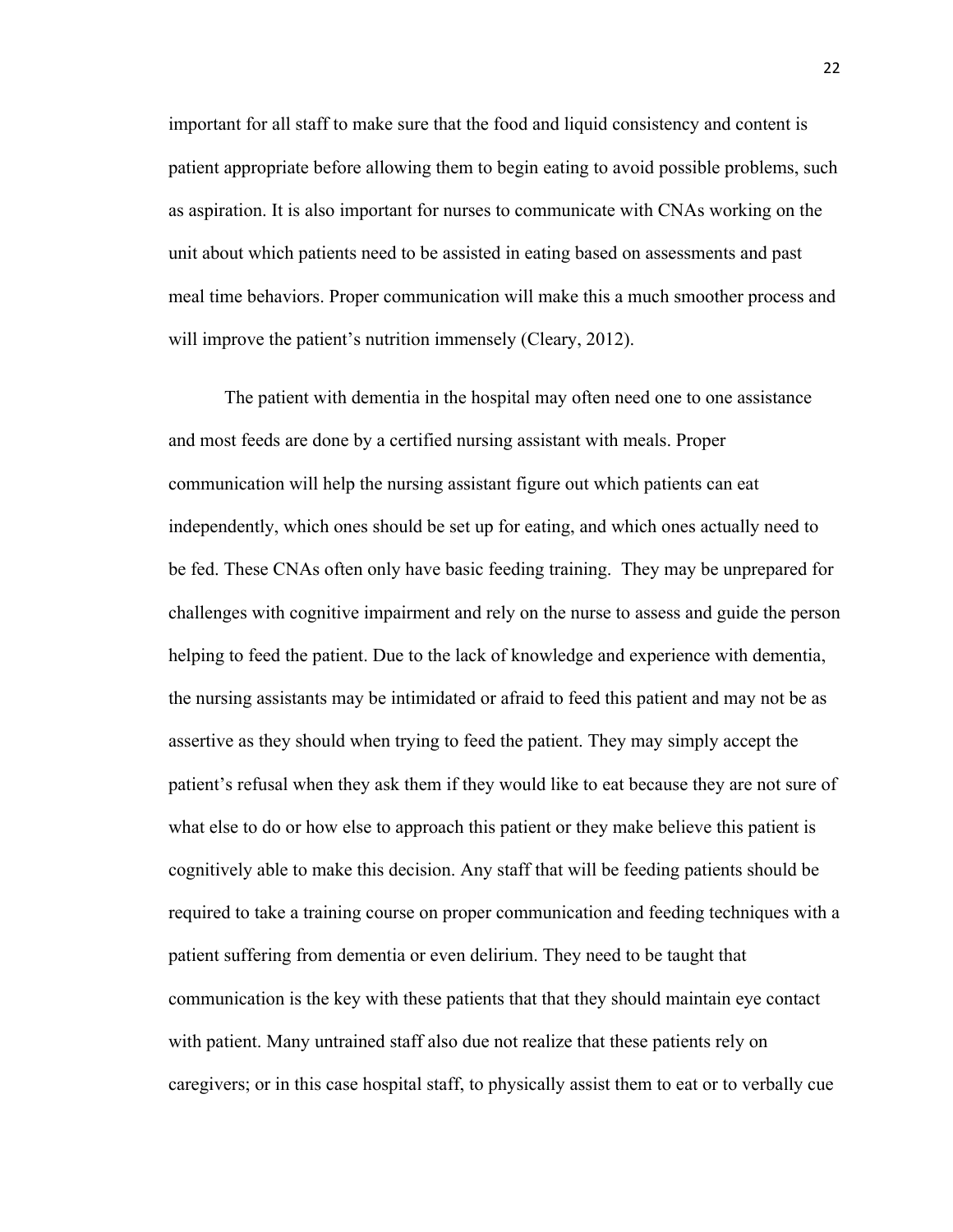them. They may need to cut up their food for them and they may even need them to put the food in their mouth. They also may need to be told to try to take another bite if they stop eating for an extended period of time because they rely on these verbal cues. The process of feeding someone is assessing what their abilities are and then applying their abilities during meal time, while having staff fill in for what the patient is not able to physically or mentally do on their own (Chia-chi, 2011). For example, a patient may not be able to cut up her food and pick it up with the fork, but she may be able to bring the fork to her mouth and physically feed herself. It is important for staff to encourage these patients to do what they are capable of because this preserves some of their cognitive functioning ability and also their independence and ability to provide self-care, which is significant for many elderly people who feel that they are losing control in many different aspects of their life.

It is important for patients with dementia to feel comfortable with the staff feeding them and not like they are being force fed or rushed through their meals, which can be very nerve-racking and anxiety producing. Although it is difficult in the hospital setting, it is helpful to have a consistency in the patient care assignments when discussing feeding (Chia-chi, 2011). The health care personnel are able to interpret feeding behaviors and begin to acknowledge effective feeding strategies for these specific patients after working with them after a few meals. This allows them to communicate with the patient better and will most likely lead to increased consumption during meal time and will increase the patient's comfort level. Although these nursing and staff intervention to help patients with dementia with feeding are time consuming and mentally exhausting, they are completely necessary in order to keep the patient alive and well. It is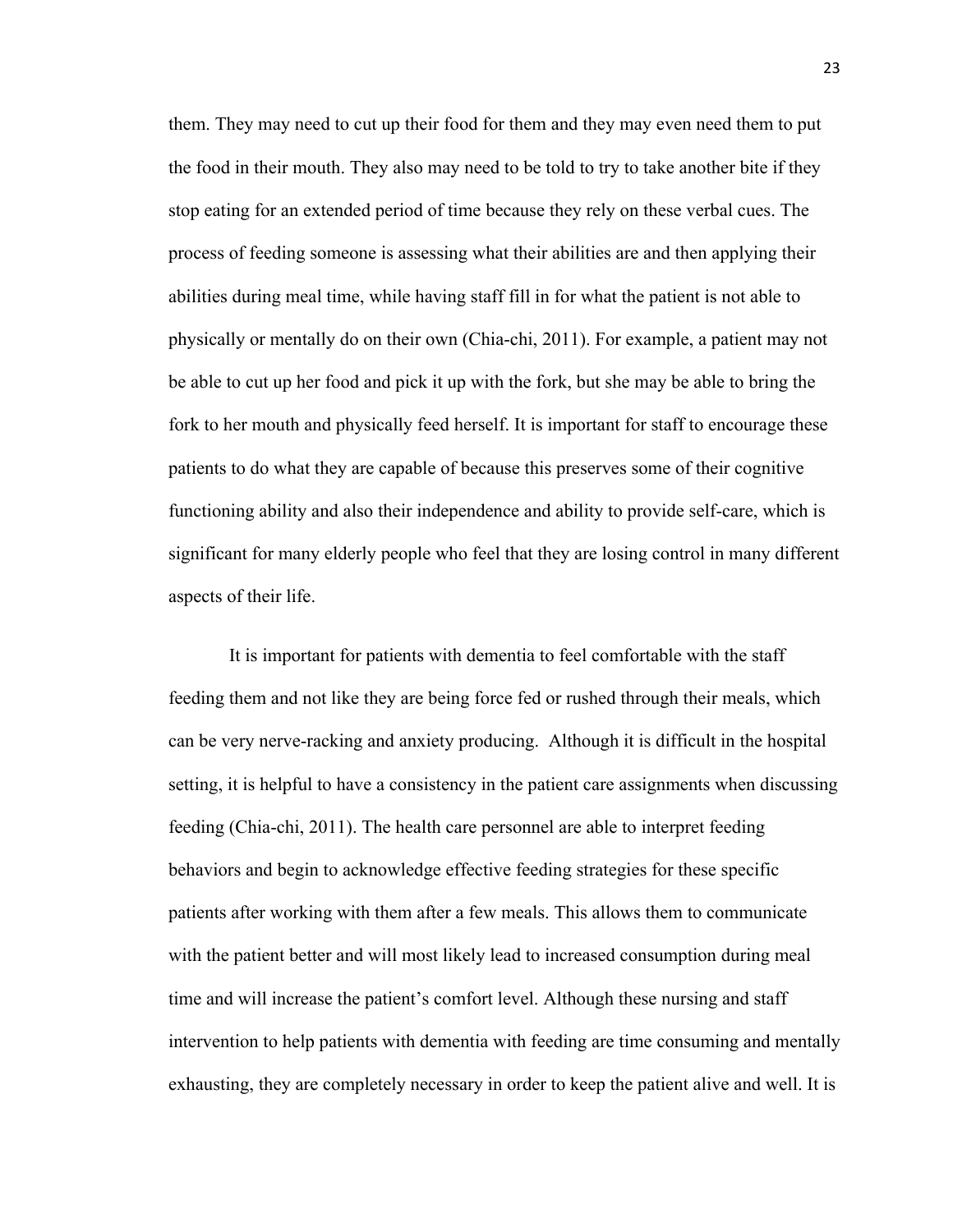thought that nurses spend about 25% of their time with elderly patients with dementia trying to feed them (Watson, 1997).

# **Conclusion**

As one can see, there are several factors related to the diagnosis of dementia that can interfere with one's nutritional intake. This issue seems to escalate even more in the hospital setting due to the focus on other health issue issues of the elderly patient. Proper nutrition is extremely important for the elderly in order for them to regain their strength and health and it is crucial that all hospital staff begins to focus on this issue. There are several techniques that work in improving the elderly patient's nutrition and although they may be time consuming, they are effective if carried out. Dementia is a very difficult illness for one to live with and it makes it almost impossible for this person to continue on with their daily life without assistance. It is important that this issue becomes discussed more since such a large portion of our elderly population suffers from it. Not only does improper nutrition or malnutrition prolong illness, or even cause mortality in the elderly, it also prolongs hospital stays and costs the hospital money that they could be using more efficiently instead of continuing to readmit these patients to the hospital due to their poor health conditions.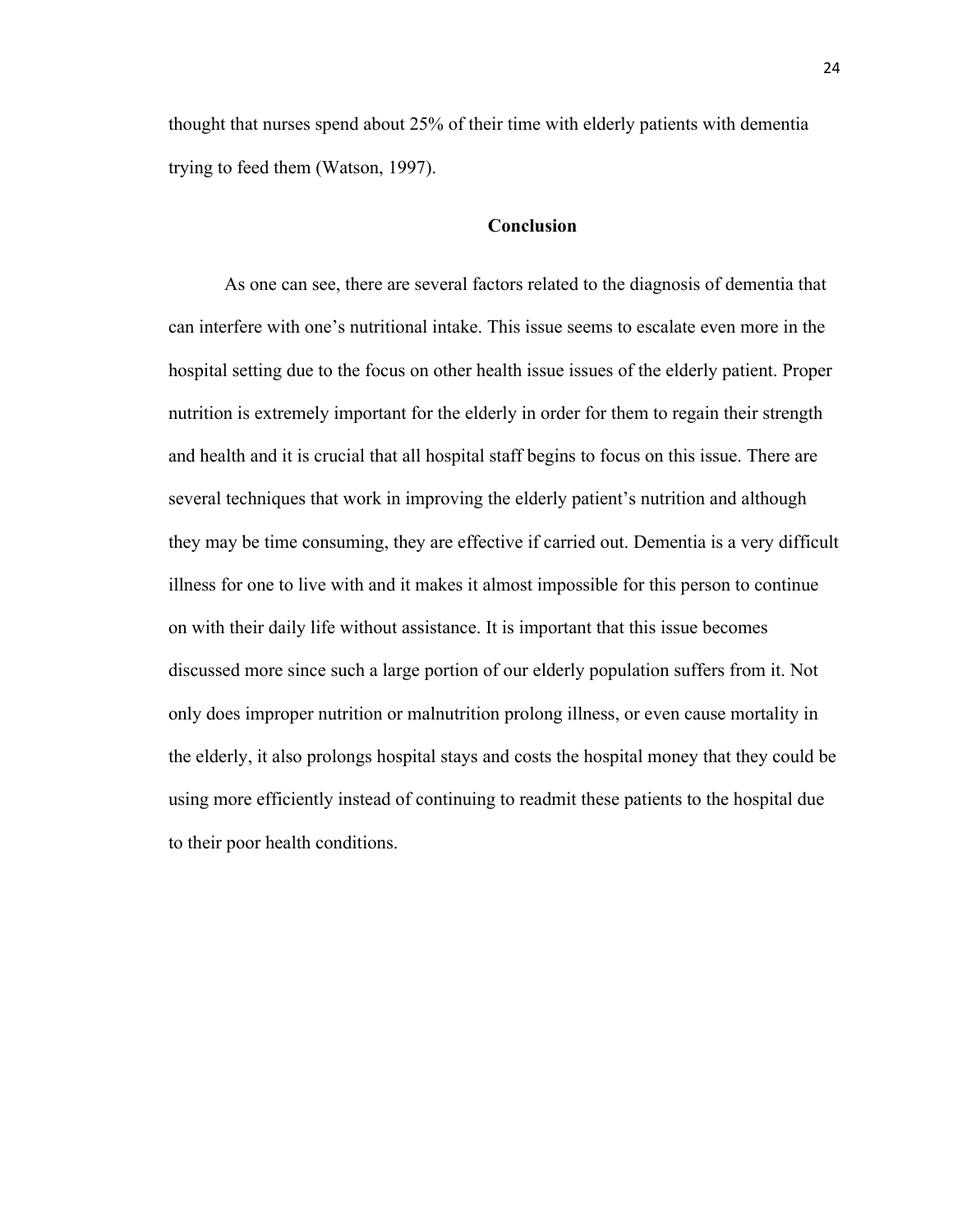# **References**

Baker, H. (2007). Nutrition in the elderly: an overview. *Geriatrics*, 62(7), 28-31.

- Barber, J., & Murphy, K. (2011). Challenges that specialist palliative care nurses encounter when caring for patients with advanced dementia. *International Journal of Palliative Nursing*, 17(12), 587-591.
- Chia-Chi, C., & Roberts, B. (2011). Strategies for feeding patients with dementia. *American Journal of Nursing*, 111(4), 36-46.
- Cleary, S., & Hopper, T. (2012). Reminiscence therapy, mealtimes and improving intake in residents with dementia. *Canadian Nursing Home*, 23(2), 8-13.
- Coin, A., Bolzetta, F., Rui, M., & et al. (2012). Nutritional and global indexes of progression in dementia: A 12-month prospective study. *American Journal of Alzheimer's disease & Other Dementias*, 27(7), 504-508.
- Cole, D. (2012). Optimizing nutrition for older people with dementia. *Nursing Standard*, 26(20), 41-48.
- Dunne, A. (2010). Nutrition and dementia. *Nursing & Residential Care*, 12(3), 112-116.
- Irving, G. (2003). Nutrition and the cognitive function in the elderly. *Scandinavian Journal of Nutrition*, 47(3), 139-142.
- Morris, M. (2011). Symposium 1: Vitamins and cognitive development and performance. Nutritional determinants of cognitive aging and dementia. *Proceedings of the Nutrition Society*, 71, 1-13.
- Orsitto, G., Fulvio, F., Tria, D., & et al. (2009). Nutritional status in hospitalized elderly patients with mild cognitive impairment. *Clinical Nutrition*, 28(1), 100-102.